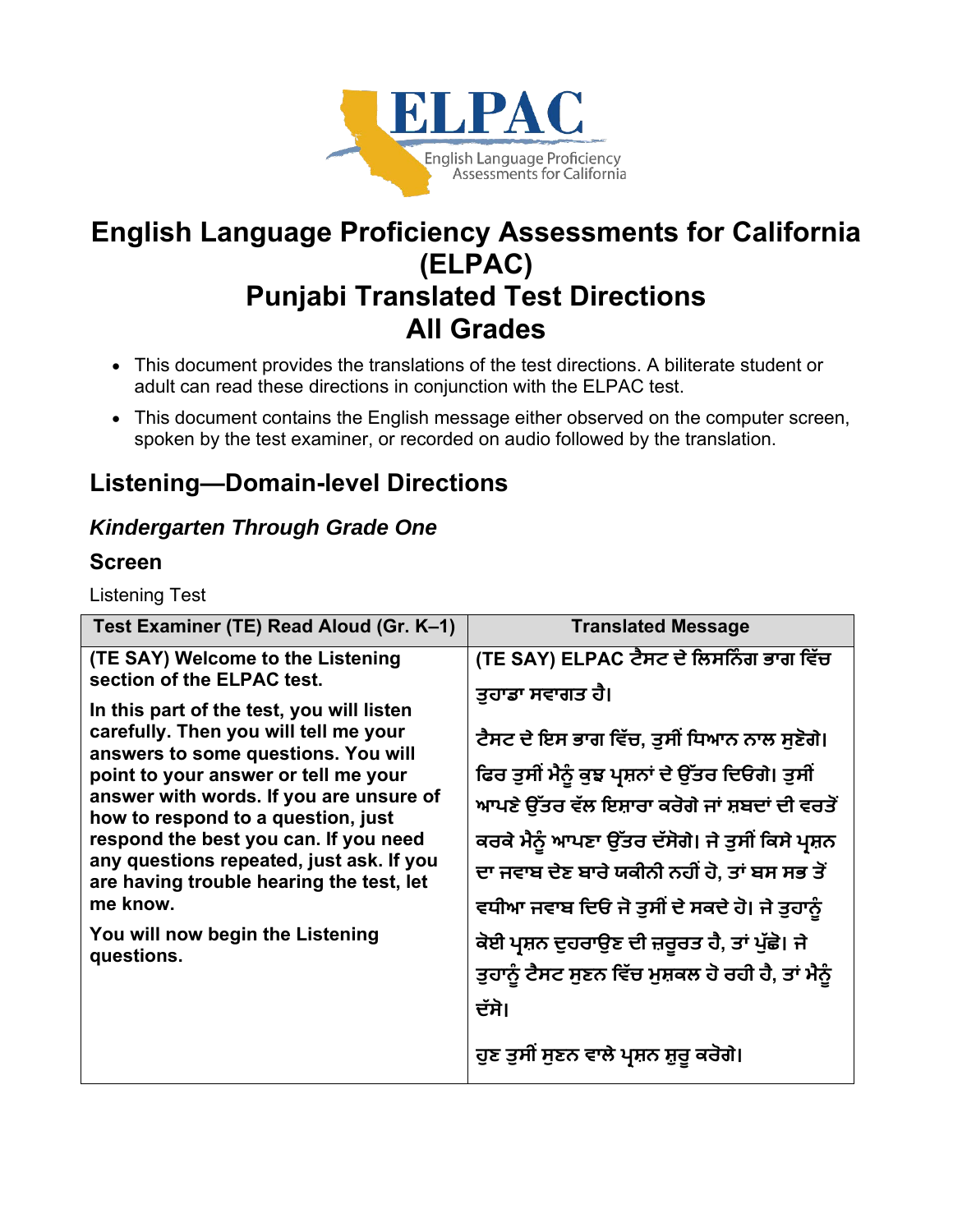

Listening—task type directions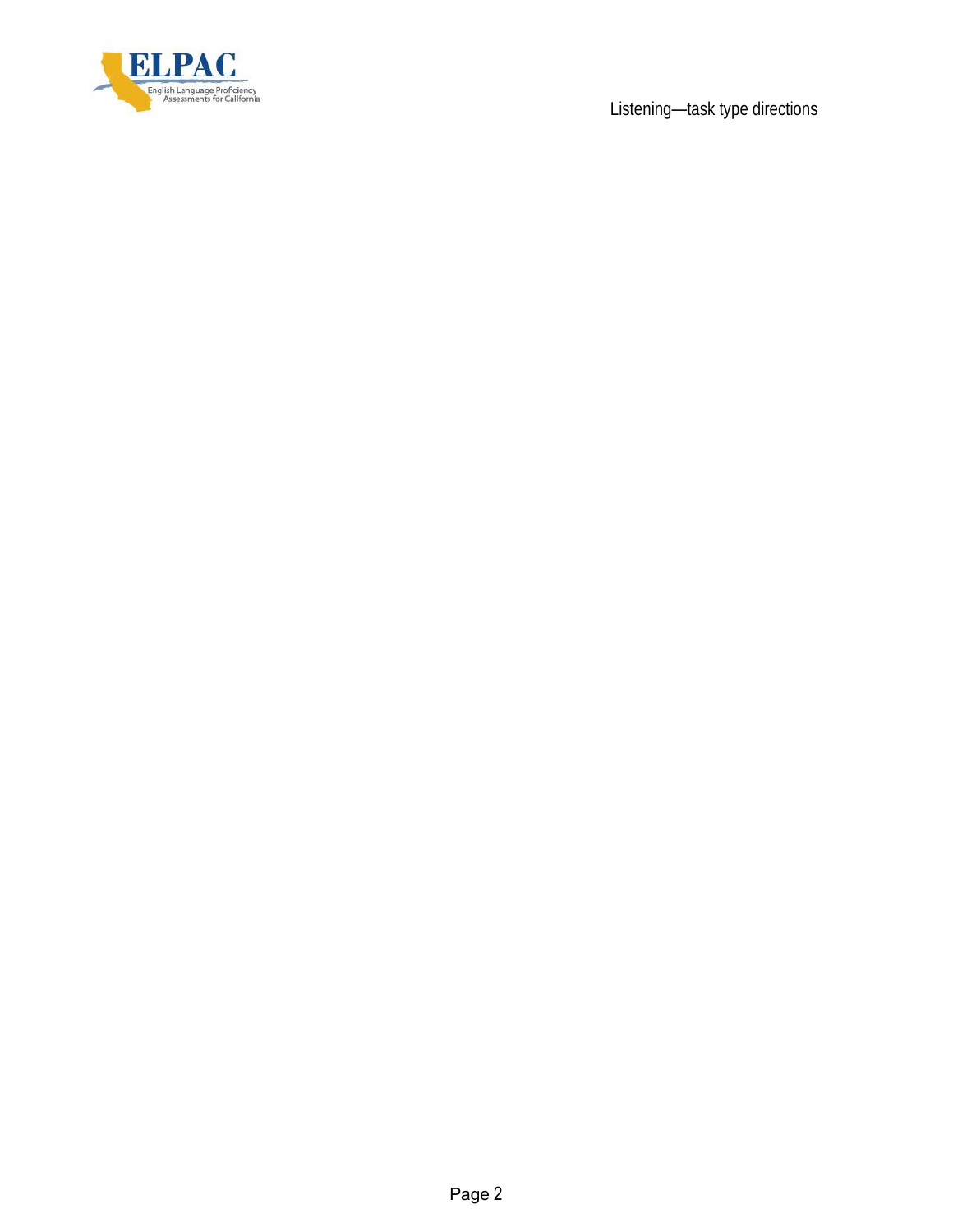



## *Grade Two*

#### **Screen**

Welcome to the Listening section of the ELPAC test.

In this part of the test, you will listen carefully. Then you will tell me your answers to some questions. You will point to your answer or tell me your answer with words. If you are unsure of how to respond to a question, just respond the best you can. If you need any questions repeated, just ask. If you are having trouble hearing the test, let me know.

You will now begin the Listening questions.

| Test Examiner (TE) Read Aloud (Gr. 2)                                                                                                                                                                                                            | <b>Translated Message</b>                           |
|--------------------------------------------------------------------------------------------------------------------------------------------------------------------------------------------------------------------------------------------------|-----------------------------------------------------|
| <b>(TE SAY)</b> Welcome to the Listening section<br>of the ELPAC test.                                                                                                                                                                           | (TE SAY) ELPAC ਟੈਸਟ ਦੇ ਲਿਸਨਿੰਗ ਭਾਗ ਵਿੱਚ             |
| In this part of the test, you will listen                                                                                                                                                                                                        | ਤੁਹਾਡਾ ਸਵਾਗਤ ਹੈ।                                    |
| carefully. Then you will tell me your answers<br>to some questions. You will point to your                                                                                                                                                       | ਟੈਸਟ ਦੇ ਇਸ ਭਾਗ ਵਿੱਚ, ਤੁਸੀਂ ਧਿਆਨ ਨਾਲ ਸੁਣੋਗੇ। ਫਿਰ     |
| answer or tell me your answer with words. If                                                                                                                                                                                                     | ਤੁਸੀਂ ਮੈਨੂੰ ਕੁਝ ਪ੍ਰਸ਼ਨਾਂ ਦੇ ਉੱਤਰ ਦਿਓਗੇ। ਤੁਸੀਂ ਆਪਣੇ  |
| you are unsure of how to respond to a<br>question, just respond the best you can. If<br>you need any questions repeated, just ask.<br>If you are having trouble hearing the test, let<br>me know.<br>You will now begin the Listening questions. | ਉੱਤਰ ਵੱਲ ਇਸ਼ਾਰਾ ਕਰੋਗੇ ਜਾਂ ਸ਼ਬਦਾਂ ਦੀ ਵਰਤੋਂ ਕਰਕੇ      |
|                                                                                                                                                                                                                                                  | ਮੈਨੂੰ ਆਪਣਾ ਉੱਤਰ ਦੱਸੋਗੇ। ਜੇ ਤੁਸੀਂ ਕਿਸੇ ਪ੍ਰਸ਼ਨ ਦਾ     |
|                                                                                                                                                                                                                                                  | ਜਵਾਬ ਦੇਣ ਬਾਰੇ ਯਕੀਨੀ ਨਹੀਂ ਹੋ, ਤਾਂ ਬਸ ਸਭ ਤੋਂ ਵਧੀਆ     |
|                                                                                                                                                                                                                                                  | ਜਵਾਬ ਦਿਓ ਜੋ ਤੁਸੀਂ ਦੇ ਸਕਦੇ ਹੋ। ਜੇ ਤੁਹਾਨੂੰ ਕੋਈ ਪ੍ਰਸ਼ਨ |
|                                                                                                                                                                                                                                                  | ਦੁਹਰਾਉਣ ਦੀ ਜ਼ਰੁਰਤ ਹੈ, ਤਾਂ ਬੇਝਿਝਕ ਪੁੱਛੋ। ਜੇ ਤੁਹਾਨੂੰ  |
|                                                                                                                                                                                                                                                  | ਟੈਸਟ ਸੁਣਨ ਵਿੱਚ ਮੁਸ਼ਕਲ ਹੋ ਰਹੀ ਹੈ, ਤਾਂ ਮੈਨੂੰ ਦੱਸੋ।    |
|                                                                                                                                                                                                                                                  | ਹੁਣ ਤੁਸੀਂ ਸੁਣਨ ਵਾਲੇ ਪ੍ਰਸ਼ਨ ਸ਼ੁਰੂ ਕਰੋਗੇ।             |
|                                                                                                                                                                                                                                                  |                                                     |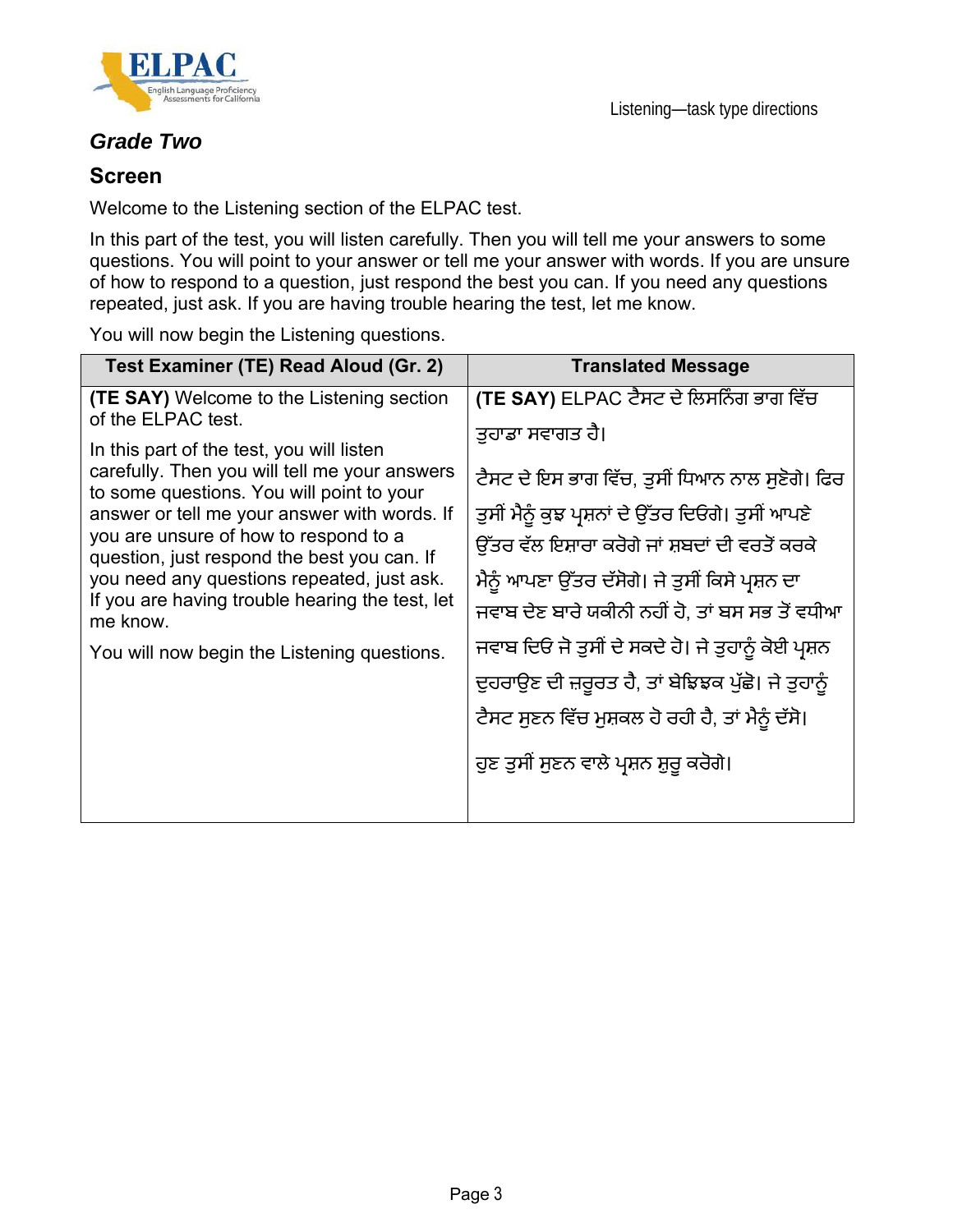

## *Grades Three Through Five*

#### **Screen**

Welcome to the Listening section of the ELPAC test.

Make sure your desk is clear of all books, backpacks, cell phones, and electronic devices. These may not be used during the test.

In the Listening section, you will hear conversations, stories, and presentations. Use the  $\bullet$ PLAY button to listen to them. You will hear them only once, so listen carefully.

Each question on the Listening test has a  $\bullet$  PLAY button. You can use the  $\bullet$  PLAY button at any time to hear the questions again. You must answer all the questions that go with each recording before you can go on to the next recording.

As you listen, you may take notes on scratch paper or you may take notes in the notepad section of the test.

When you are ready, select **Next** to begin the Listening questions.

**Recorded Audio (Gr. 3–5) Translated Message**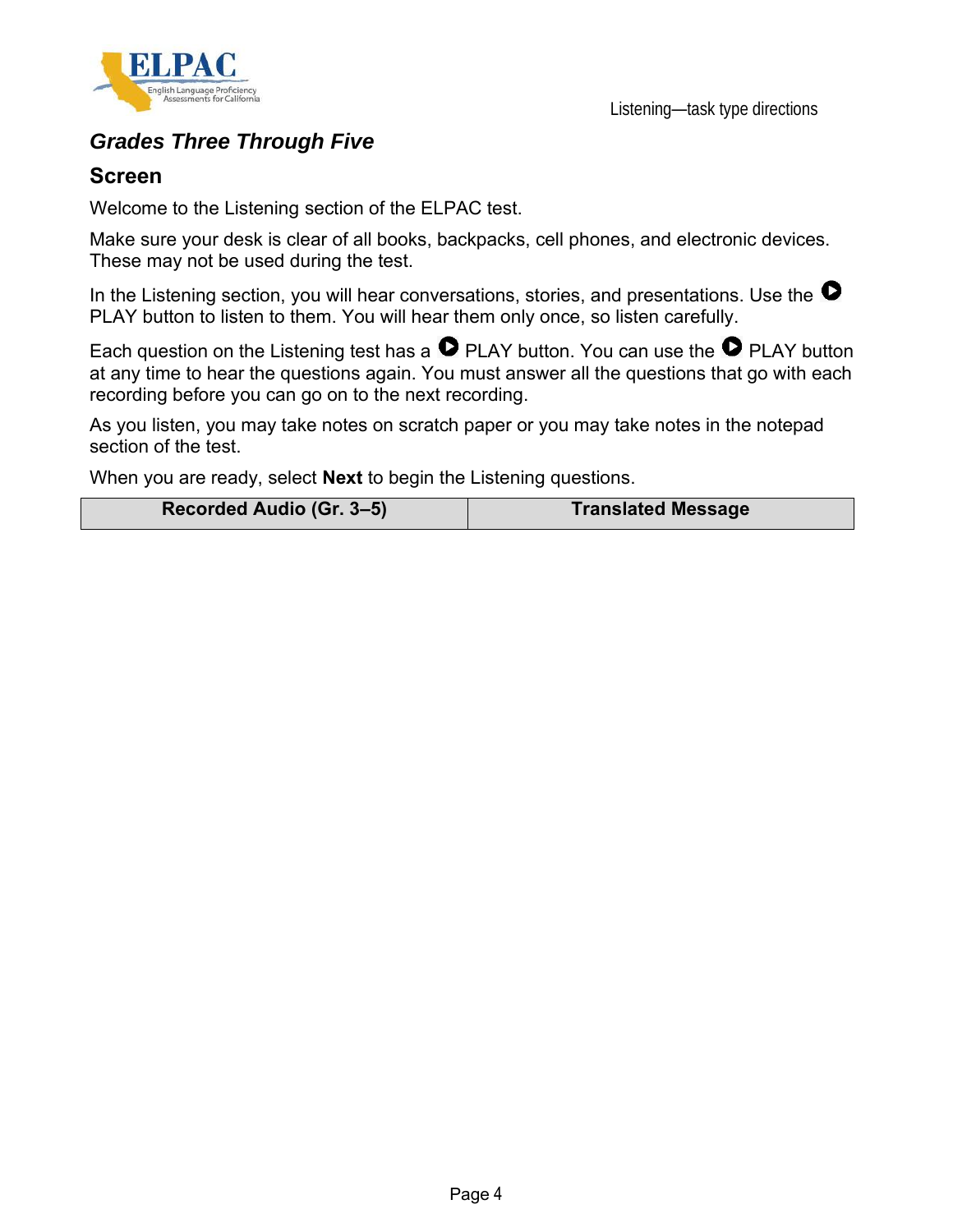

Listening—task type directions

| Recorded Audio (Gr. 3-5)                                                                                                                                                                                                                                                                                                                                                                                                                                                    | <b>Translated Message</b>                                                                                                                                      |
|-----------------------------------------------------------------------------------------------------------------------------------------------------------------------------------------------------------------------------------------------------------------------------------------------------------------------------------------------------------------------------------------------------------------------------------------------------------------------------|----------------------------------------------------------------------------------------------------------------------------------------------------------------|
| (Audio) Welcome to the Listening section of<br>the ELPAC test.                                                                                                                                                                                                                                                                                                                                                                                                              | (Audio) ELPAC ਟੈਸਟ ਦੇ ਲਿਸਨਿੰਗ ਭਾਗ ਵਿੱਚ                                                                                                                         |
| Make sure your desk is clear of all books,<br>backpacks, cell phones, and electronic<br>devices. These may not be used during the<br>test.                                                                                                                                                                                                                                                                                                                                  | ਤੁਹਾਡਾ ਸਵਾਗਤ ਹੈ।<br>ਇਹ ਯਕੀਨੀ ਬਣਾਓ ਕਿ ਤੁਹਾਡੇ ਡੈਸਕ 'ਤੇ ਕਿਸੇ ਤਰ੍ਹਾਂ<br>ਦੀਆਂ ਕਿਤਾਬਾਂ, ਬੈਕਪੈਕਸ, ਸੈੱਲ ਫੋਨ ਅਤੇ ਇਲੈਕਟ੍ਰਾਨਿਕ                                            |
| In the Listening section, you will hear<br>conversations, stories, and presentations.<br>Use the $\bullet$ PLAY button to listen to them.<br>You will hear them only once, so listen<br>carefully.                                                                                                                                                                                                                                                                          | ਉਪਕਰਣ ਨਹੀਂ ਪਏ ਹੋਏ ਹਨ। ਇਹਨਾਂ ਦਾ ਉਪਯੋਗ ਟੈਸਟ<br>ਦੇ ਦੇਰਾਨ ਨਹੀਂ ਕੀਤਾ ਜਾ ਸਕਦਾ।<br>ਲਿਸਨਿੰਗ ਭਾਗ ਵਿੱਚ, ਤੁਸੀਂ ਗੱਲਬਾਤ, ਕਹਾਣੀਆਂ ਅਤੇ                                        |
| Each question on the Listening test has a<br><b>O</b> PLAY button. You can use the <b>O</b> PLAY<br>button at any time to hear the questions<br>again. You must answer all the questions<br>that go with each recording before you can<br>go on to the next recording.<br>As you listen, you may take notes on<br>scratch paper or you may take notes in the<br>notepad section of the test.<br>When you are ready, select <b>Next</b> to begin<br>the Listening questions. | ਪੇਸ਼ਕਾਰੀਆਂ ਸੁਣੋਗੇ। ਉਨ੍ਹਾਂ ਨੂੰ ਸੁਣਨ ਲਈ ♥ੇ ਚਲਾਓ)<br>ਬਟਨ ਦੀ ਵਰਤੋਂ ਕਰੋ। ਤੁਸੀਂ ਉਨ੍ਹਾਂ ਨੂੰ ਸਿਰਫ ਇੱਕ ਵਾਰ ਹੀ<br>ਸੁਣੋਗੇ, ਇਸ ਲਈ ਧਿਆਨ ਨਾਲ ਸੁਣੋ।                           |
|                                                                                                                                                                                                                                                                                                                                                                                                                                                                             | ਲਿਸਨਿੰਗ ਟੈਸਟ ਦੇ ਹਰੇਕ ਪ੍ਰਸ਼ਨ ਵਿੱਚ ਇੱਕ <b>Ø</b> ਚਲਾਓ<br>ਬਟਨ ਹੁੰਦਾ ਹੈ। ਤੁਸੀਂ ਪ੍ਰਸ਼ਨ ਨੂੰ ਦੁਬਾਰਾ ਸੁਣਨ ਲਈ ਕਿਸੇ<br>ਵੀ ਸਮੇਂ <sup>1</sup> ਚਲਾਓ ਬਟਨ ਦਾ ਉਪਯੋਗ ਕਰ ਸਕਦੇ ਹੋ। |
|                                                                                                                                                                                                                                                                                                                                                                                                                                                                             | ਅਗਲੀ ਰਿਕਾਰਡਿੰਗ 'ਤੇ ਜਾ ਸਕਣ ਤੋਂ ਪਹਿਲਾਂ, ਤੁਹਾਨੂੰ ਹਰ<br>ਰਿਕਾਰਡਿੰਗ ਨਾਲ ਆਉਣ ਵਾਲੇ ਸਾਰੇ ਪ੍ਰਸ਼ਨਾਂ ਦੇ ਉੱਤਰ<br>ਦੇਣੇ ਹੋਣਗੇ।                                                |
|                                                                                                                                                                                                                                                                                                                                                                                                                                                                             | ਜਿਵੇਂ ਤੁਸੀਂ ਸੁਣਦੇ ਹੋ, ਤੁਸੀਂ ਸਕ੍ਰੈਚ ਪੇਪਰ 'ਤੇ ਨੋਟਿਸ ਲੈ<br>ਸਕਦੇ ਹੋ ਜਾਂ ਤੁਸੀਂ ਟੈਸਟ ਦੇ ਨੋਟਪੈਡ ਸੈਕਸ਼ਨ ਵਿੱਚ ਨੋਟ<br>ਕਰ ਸਕਦੇ ਹੋ।                                        |
|                                                                                                                                                                                                                                                                                                                                                                                                                                                                             | ਜਦੋਂ ਤੁਸੀਂ ਤਿਆਰ ਹੋਵੋ, ਤਾਂ ਲਿਸਨਿੰਗ ਪ੍ਰਸ਼ਨ ਸ਼ੁਰੂ ਕਰਨ<br>ਲਈ <b>ਅਗਲਾ</b> ਚੁਣੋ।                                                                                     |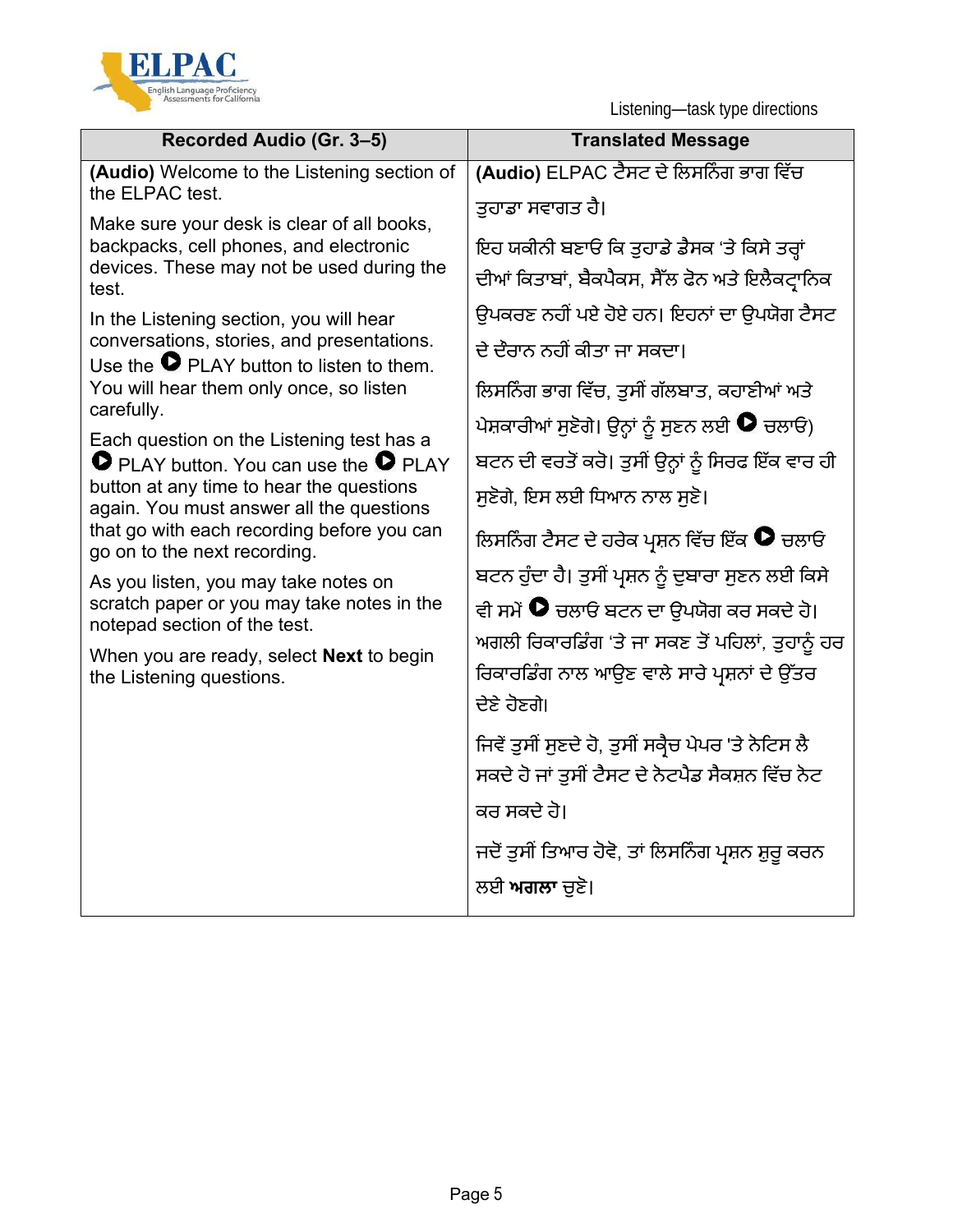

## *Grades Six Through Twelve*

#### **Screen**

Welcome to the Listening section of the ELPAC test.

Make sure your desk is clear of all books, backpacks, cell phones, and electronic devices. These may not be used during the test.

In the Listening section, you will hear conversations and presentations. Use the  $\bullet$  PLAY button to listen to them. You will hear them only once, so listen carefully.

Each question on the Listening test has a  $\bullet$  PLAY button. You can use the  $\bullet$  PLAY button at any time to hear the questions again. You must answer all the questions that go with each recording before you can go on to the next recording.

As you listen, you may take notes on scratch paper or you may take notes in the notepad section of the test.

When you are ready, select **Next** to begin the Listening questions.

**Recorded Audio (Gr. 6–12) Translated Message**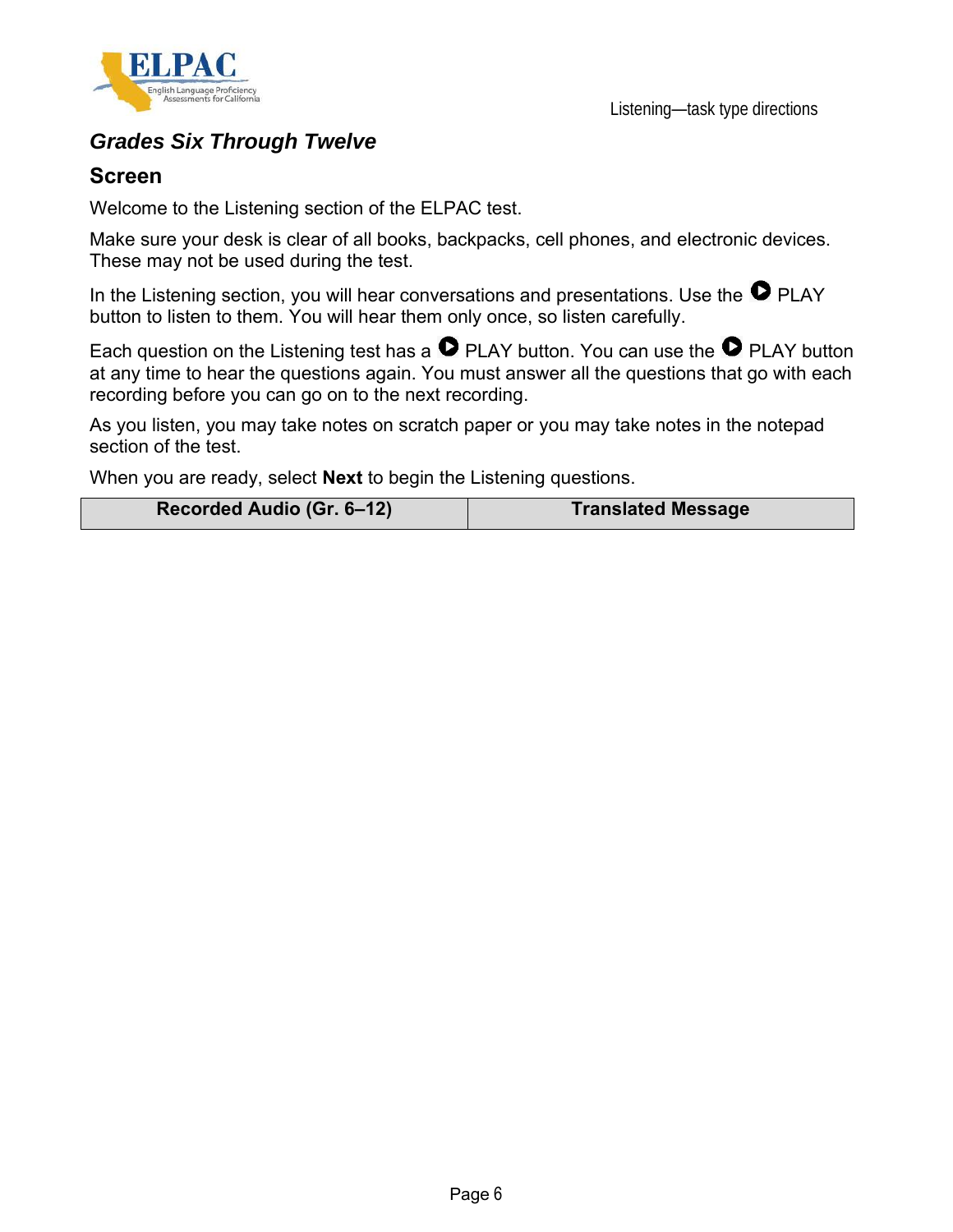

Listening—task type directions

| Recorded Audio (Gr. 6-12)                                                                        | <b>Translated Message</b>                             |
|--------------------------------------------------------------------------------------------------|-------------------------------------------------------|
| (Audio) Welcome to the Listening section of<br>the ELPAC test.                                   | (Audio) ELPAC ਟੈਸਟ ਦੇ ਲਿਸਨਿੰਗ ਭਾਗ ਵਿੱਚ                |
| Make sure your desk is clear of all books,                                                       | ਤੁਹਾਡਾ ਸਵਾਗਤ ਹੈ।                                      |
| backpacks, cell phones, and electronic                                                           | ਇਹ ਯਕੀਨੀ ਬਣਾਓ ਕਿ ਤੁਹਾਡੇ ਡੈਸਕ 'ਤੇ ਕਿਸੇ ਤਰ੍ਹਾਂ          |
| devices. These may not be used during the<br>test.                                               | ਦੀਆਂ ਕਿਤਾਬਾਂ, ਬੈਕਪੈਕਸ, ਸੈੱਲ ਫੋਨ ਅਤੇ ਇਲੈਕਟ੍ਰਾਨਿਕ       |
| In the Listening section, you will hear                                                          | ਉਪਕਰਣ ਨਹੀਂ ਪਏ ਹੋਏ ਹਨ। ਇਹਨਾਂ ਦਾ ਉਪਯੋਗ ਟੈਸਟ             |
| conversations and presentations. Use the<br>PLAY button to listen to them. You will              | ਦੇ ਦੌਰਾਨ ਨਹੀਂ ਕੀਤਾ ਜਾ ਸਕਦਾ।                           |
| hear them only once, so listen carefully.                                                        | ਲਿਸਨਿੰਗ ਭਾਗ ਵਿੱਚ, ਤੁਸੀਂ ਵਾਰਤਾਲਾਪ ਅਤੇ ਪੇਸ਼ਕਾਰੀਆਂ       |
| Each question on the Listening test has a<br><b>D</b> PLAY button. You can use the <b>D</b> PLAY | ਸੁਣੋਗੇ। ਉਨ੍ਹਾਂ ਨੂੰ ਸੁਣਨ ਲਈ <b>©</b> ਚਲਾਓ ਬਟਨ ਦੀ ਵਰਤੋਂ |
| button at any time to hear the questions                                                         | ਕਰੋ। ਤੁਸੀਂ ਉਨ੍ਹਾਂ ਨੂੰ ਸਿਰਫ ਇੱਕ ਵਾਰ ਹੀ ਸੁਣੋਗੇ, ਇਸ ਲਈ   |
| again. You must answer all the questions<br>that go with each recording before you can           | ਧਿਆਨ ਨਾਲ ਸੁਣੋ। ਅਗਲੀ ਰਿਕਾਰਡਿੰਗ 'ਤੇ ਜਾ ਸਕਣ ਤੋਂ          |
| go on to the next recording.                                                                     | ਪਹਿਲਾਂ, ਤੁਹਾਨੂੰ ਹਰ ਰਿਕਾਰਡਿੰਗ ਨਾਲ ਆਉਣ ਵਾਲੇ ਸਾਰੇ        |
| As you listen, you may take notes on                                                             | ਪ੍ਰਸ਼ਨਾਂ ਦੇ ਉੱਤਰ ਦੇਣੇ ਹੋਣਗੇ।                          |
| scratch paper or you may take notes in the<br>notepad section of the test.                       | ਲਿਸਨਿੰਗ ਟੈਸਟ ਦੇ ਹਰੇਕ ਪ੍ਰਸ਼ਨ ਵਿੱਚ ਇੱਕ <b>V</b> ਚਲਾਓ    |
| When you are ready, select <b>Next</b> to begin                                                  | ਬਟਨ ਹੁੰਦਾ ਹੈ। ਤੁਸੀਂ ਪ੍ਰਸ਼ਨ ਨੂੰ ਦੁਬਾਰਾ ਸੁਣਨ ਲਈ ਕਿਸੇ    |
| the Listening questions.                                                                         | ਵੀ ਸਮੇਂ <sup>1</sup> ਚਲਾਓ ਬਟਨ ਦਾ ਉਪਯੋਗ ਕਰ ਸਕਦੇ ਹੋ।    |
|                                                                                                  | ਜਿਵੇਂ ਤੁਸੀਂ ਸੁਣਦੇ ਹੋ, ਤੁਸੀਂ ਸਕ੍ਰੈਚ ਪੇਪਰ 'ਤੇ ਨੋਟਿਸ ਲੈ  |
|                                                                                                  | ਸਕਦੇ ਹੋ ਜਾਂ ਤੁਸੀਂ ਟੈਸਟ ਦੇ ਨੋਟਪੈਡ ਭਾਗ ਵਿੱਚ ਨੋਟ ਕਰ      |
|                                                                                                  | ਸਕਦੇ ਹੋ।                                              |
|                                                                                                  | ਜਦੋਂ ਤੁਸੀਂ ਤਿਆਰ ਹੋਵੋ, ਤਾਂ ਲਿਸਨਿੰਗ ਪ੍ਰਸ਼ਨ ਸ਼ੁਰੂ ਕਰਨ    |
|                                                                                                  | ਲਈ <b>ਅਗਲਾ</b> ਚਣੋ।                                   |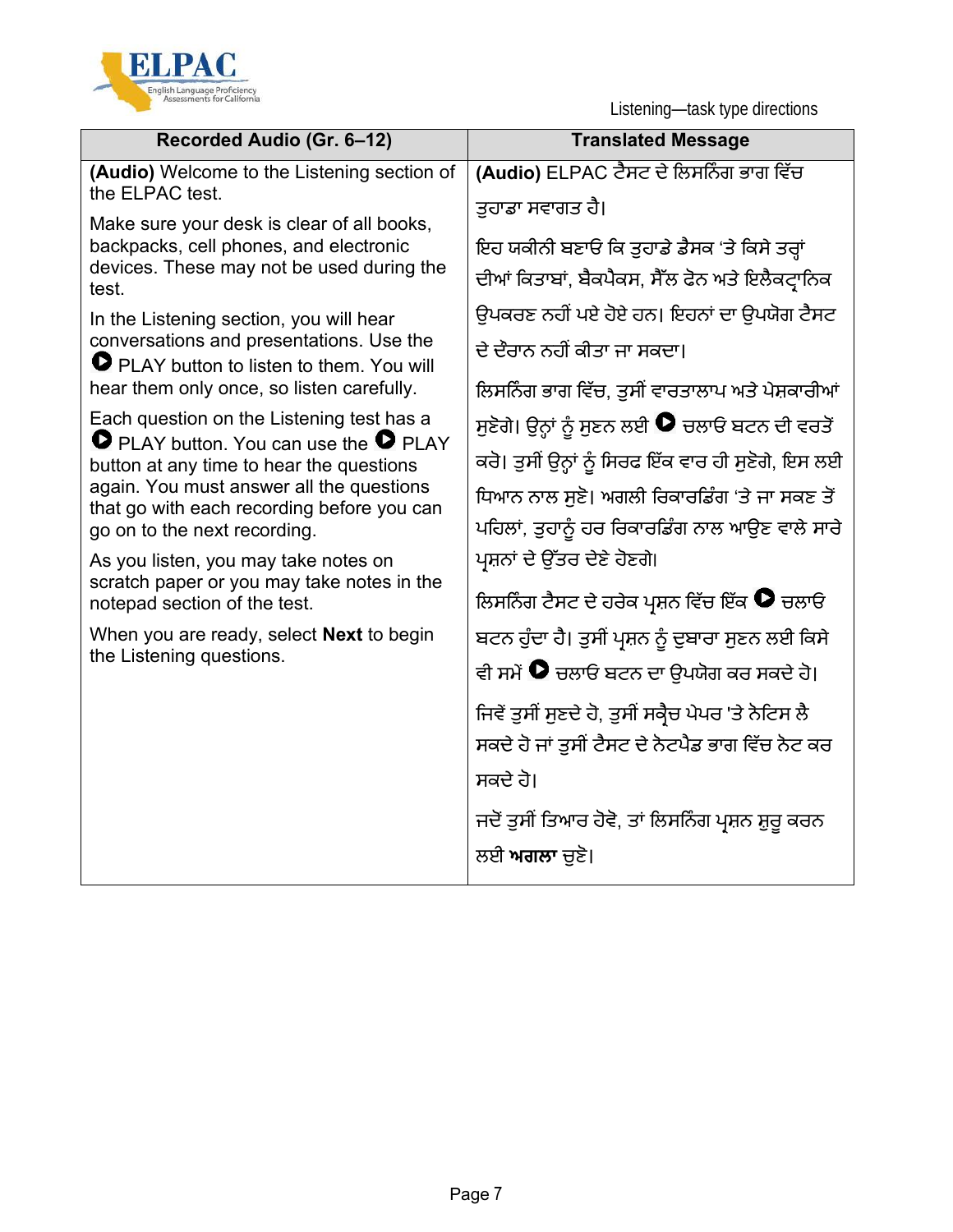

## *Kindergarten Through Grade Two Review Screen*

#### **Screen**

#### **Congratulations, you reached the end of the test!**

Thank you for your attention and hard work.

If there are any questions you marked for review, they will be displayed in the box below. Please finish reviewing any questions you want to, then select Submit Test at the bottom of the screen.

| Test Examiner (TE) Read Aloud (Gr. K-2) | <b>Translated Message</b>                  |
|-----------------------------------------|--------------------------------------------|
| (TE SAY) Congratulations, you reached   | (TE SAY) ਵਧਾਈਆਂ, ਤੁਸੀਂ ਟੈਸਟ ਦੇ ਅੰਤ ਤੇ ਆ ਗਏ |
| the end of the test!                    | ਹੋ!                                        |
| Thank you for your attention and hard   | ਆਪਣੀ ਤਵੱਜੋਂ ਦੇਣ ਅਤੇ ਕੜੀ ਮਿਹਨਤ ਲਈ ਤੁਹਾਡਾ    |
| work.                                   | ਧਨਵਾਦ।                                     |

## *Grades Three Through Twelve Review Screen*

#### **Screen**

#### **Congratulations, you reached the end of the test!**

Thank you for your attention and hard work.

If there are any questions you marked for review, they will be displayed in the box below. Please finish reviewing any questions you want to, then select Submit Test at the bottom of the screen.

| Recorded Audio (Gr. 3-12)               | <b>Translated Message</b>                |
|-----------------------------------------|------------------------------------------|
| N/A (No recorded audio for this screen) | l ਵਧਾਈਆਂ, ਤੁਸੀਂ ਟੈਸਟ ਦੇ ਅੰਤ 'ਤੇ ਆ ਗਏ ਹੋ! |

## **Listening—task type directions**

| <b>Task</b>                              | Grade       | <b>Message</b>                 | <b>Translated</b><br><b>Message</b> |
|------------------------------------------|-------------|--------------------------------|-------------------------------------|
| Listen to a Short<br>Exchange            | Grades K-12 | Listen to a<br>conversation.   | ਗੱਲਬਾਤ ਸਣੇ                          |
| Listen to a<br>Classroom<br>Conversation | Grades 1-12 | Listen to a<br>conversation.   | ਗੱਲਬਾਤ ਸਣੇ                          |
| Listen to a Story                        | Grades K-5  | Listen to a story.             | ਕਹਾਣੀ ਸਣੋ                           |
| Listen to an Oral<br>Presentation        | Grades K-12 | Listen to some<br>information. | ਕੁੱਝ ਜਾਣਕਾਰੀ ਸੁਣੇ                   |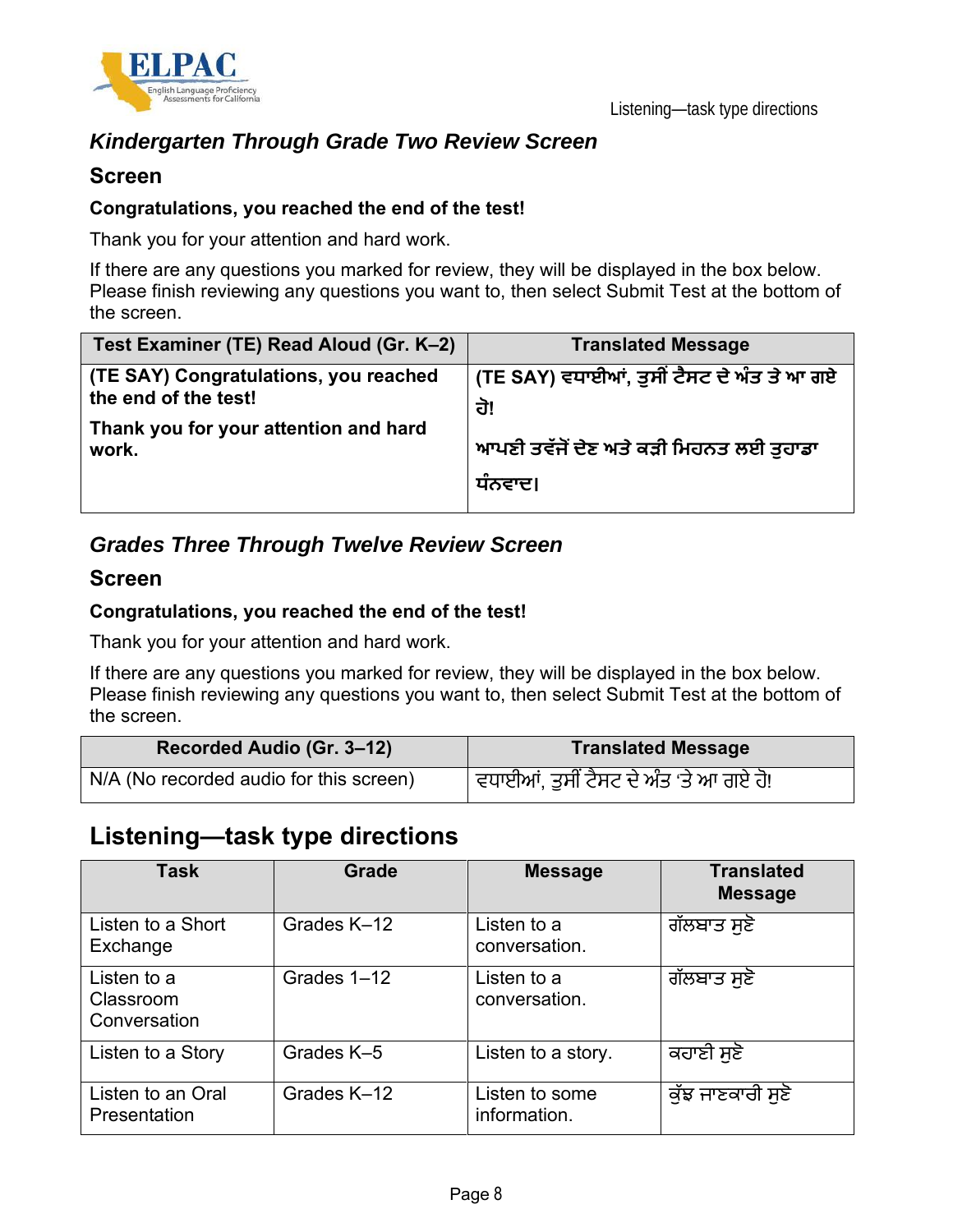



| Task                                      | Grade       | <b>Message</b>               | <b>Translated</b><br><b>Message</b> |
|-------------------------------------------|-------------|------------------------------|-------------------------------------|
| Listen to a Speaker<br>Support an Opinion | Grades 6-12 | Listen to a<br>conversation. | ਗੱਲਬਾਤ ਸਣੇ                          |

# **Reading—Domain-level Directions**

## *Kindergarten Through Grade One*

### **Screen**

Reading Test

| Test Examiner (TE) Read Aloud (Gr. K-1)                                                                                                                                                                                                                                                                                                                        | <b>Translated Message</b>                                                                                                                                                                                                                                                                                                                                          |
|----------------------------------------------------------------------------------------------------------------------------------------------------------------------------------------------------------------------------------------------------------------------------------------------------------------------------------------------------------------|--------------------------------------------------------------------------------------------------------------------------------------------------------------------------------------------------------------------------------------------------------------------------------------------------------------------------------------------------------------------|
| (TE SAY) This is the Reading section of<br>the ELPAC test.                                                                                                                                                                                                                                                                                                     | (TE SAY) ELPAC ਟੈਸਟ ਦਾ ਇਹ ਰੀਡਿੰਗ ਭਾਗ ਹੈ।                                                                                                                                                                                                                                                                                                                           |
| In this part of the test, we are going to<br>read together. I will ask you some<br>questions. You will point to your answer<br>or tell me your answer with words. If you<br>are unsure of how to respond to a<br>question, just respond the best you can.<br>If you need me to repeat a question, just<br>ask.<br>You will now begin the Reading<br>questions. | ਟੈਸਟ ਦੇ ਇਸ ਭਾਗ ਵਿੱਚ, ਅਸੀਂ ਇਕੱਠਿਆ ਪੜ੍ਹਨ ਜਾ<br>ਰਹੇ ਹਾਂ। ਮੈਂ ਤੁਹਾਨੂੰ ਕੁਝ ਪ੍ਰਸ਼ਨ ਪੁੱਛਾਂਗਾ/ ਪੁੱਛਾਂਗੀ। ਤੁਸੀਂ<br>ਆਪਣੇ ਜਵਾਬ ਵੱਲ ਇਸ਼ਾਰਾ ਕਰੋਗੇ ਜਾਂ ਆਪਣੇ ਜਵਾਬ<br>ਮੈਨੂੰ ਸ਼ਬਦਾਂ ਰਾਹੀਂ ਦੱਸੋਗੇ। ਜੇ ਤੁਸੀਂ ਕਿਸੇ ਪ੍ਰਸ਼ਨ ਦਾ<br>ਜਵਾਬ ਦੇਣ ਬਾਰੇ ਯਕੀਨੀ ਨਹੀਂ ਹੋ, ਤਾਂ ਬਸ ਸਭ ਤੋਂ<br>ਵਧੀਆ ਜਵਾਬ ਦਿਓ ਜੋ ਤੁਸੀਂ ਦੇ ਸਕਦੇ ਹੋ।<br>ਜੇ ਤੁਹਾਨੂੰ ਮੇਰੇ ਤੋਂ ਕੋਈ ਪ੍ਰਸ਼ਨ ਦੁਹਰਾਉਣ ਦੀ ਲੋੜ ਹੈ, ਤਾਂ<br>ਬੱਸ ਪੱਛੇ। |
|                                                                                                                                                                                                                                                                                                                                                                | ਹੁਣ ਤੁਸੀਂ ਰੀਡਿੰਗ ਪ੍ਰਸ਼ਨ ਸ਼ੁਰੂ ਕਰੋਗੇ।                                                                                                                                                                                                                                                                                                                               |

## *Grade Two*

#### **Screen**

This is the Reading section of the ELPAC test.

In this part of the test, we are going to read together. I will ask you some questions. You will point to your answer or tell me your answer with words. If you are unsure of how to respond to a question, just respond the best you can. If you need me to repeat a question, just ask.

You will now begin the Reading questions.

| Test Examiner (TE) Read Aloud (Gr. 2) | <b>Translated Message</b> |
|---------------------------------------|---------------------------|
|---------------------------------------|---------------------------|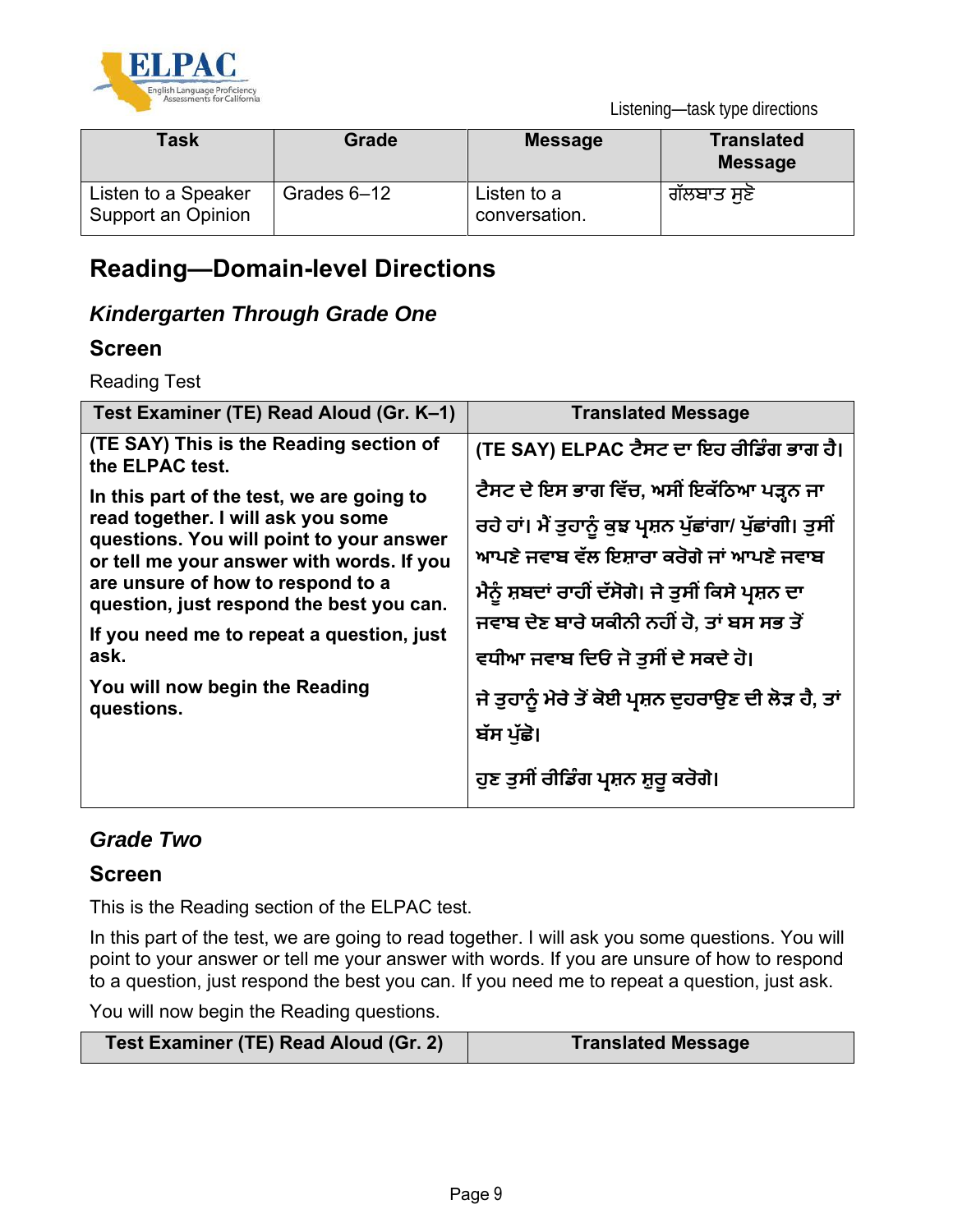

Listening—task type directions

| Test Examiner (TE) Read Aloud (Gr. 2)                                                                                                                                                                                                                                                                  | <b>Translated Message</b>                                                                                                                                                                                     |
|--------------------------------------------------------------------------------------------------------------------------------------------------------------------------------------------------------------------------------------------------------------------------------------------------------|---------------------------------------------------------------------------------------------------------------------------------------------------------------------------------------------------------------|
| (TE SAY) This is the Reading section of<br>the ELPAC test.                                                                                                                                                                                                                                             | (TE SAY) ਇਹ ELPAC ਟੈਸਟ ਦਾ ਰੀਡਿੰਗ ਭਾਗ<br>ਹੈ।                                                                                                                                                                   |
| In this part of the test, we are going to<br>read together. I will ask you some<br>questions. You will point to your answer<br>or tell me your answer with words. If you<br>are unsure of how to respond to a<br>question, just respond the best you can.<br>If you need me to repeat a question, just | ਟੈਸਟ ਦੇ ਇਸ ਭਾਗ ਵਿੱਚ, ਅਸੀਂ ਇਕੱਠਿਆਂ ਪੜ੍ਹਣ ਜਾ<br>ਰਹੇ ਹਾਂ। ਮੈਂ ਤੁਹਾਨੂੰ ਕੁਝ ਪ੍ਰਸ਼ਨ ਪੁੱਛਾਂਗਾ/ਪੁੱਛਾਂਗੀ। ਤੁਸੀਂ<br>ਆਪਣੇ ਉੱਤਰ ਵੱਲ ਇਸ਼ਾਰਾ ਕਰੋਗੇ ਜਾਂ ਸ਼ਬਦਾਂ ਦੀ ਵਰਤੋਂ<br>ਕਰਕੇ ਮੈਨੂੰ ਆਪਣਾ ਉੱਤਰ ਦੱਸੋਗੇ। ਜੇ ਤੁਸੀਂ ਕਿਸੇ ਪ੍ਰਸ਼ਨ |
| ask.<br>You will now begin the Reading                                                                                                                                                                                                                                                                 | ਦਾ ਜਵਾਬ ਦੇਣ ਬਾਰੇ ਯਕੀਨੀ ਨਹੀਂ ਹੋ, ਤਾਂ ਬਸ ਸਭ ਤੋਂ                                                                                                                                                                 |
| questions.                                                                                                                                                                                                                                                                                             | ਵਧੀਆ ਜਵਾਬ ਦਿਓ ਜੋ ਤੁਸੀਂ ਦੇ ਸਕਦੇ ਹੋ। ਜੇ ਤੁਹਾਨੂੰ<br>ਮੇਰੇ ਵੱਲੋਂ ਕੋਈ ਪ੍ਰਸ਼ਨ ਦੁਹਰਾਉਣ ਦੀ ਜ਼ਰੂਰਤ ਹੈ, ਤਾਂ<br>ਬੇਝਿਝਕ ਪੱਛੇ।                                                                                              |
|                                                                                                                                                                                                                                                                                                        | ਤੁਸੀਂ ਹੁਣ ਰੀਡਿੰਗ ਪ੍ਰਸ਼ਨਾਂ ਨੂੰ ਸ਼ੁਰੂ ਕਰੋਗੇ।                                                                                                                                                                    |

## *Grades Three Through Twelve (Summative ELPAC)*

#### **Screen**

Welcome to the Reading section of the ELPAC test.

Make sure your desk is clear of all books, backpacks, cell phones, and electronic devices. These may not be used during the test.

In this part of the test, you will read some passages and answer questions about them. Some passages may be student essays. Student essays may contain errors.

You must answer all the questions that go with each passage before you can go on to the next passage.

If you want any directions read to you during the test, just ask.

When you are ready, select **Next** to begin the Reading questions.

| Recorded Audio (Gr. 3-12) | <b>Translated Message</b> |
|---------------------------|---------------------------|
|                           |                           |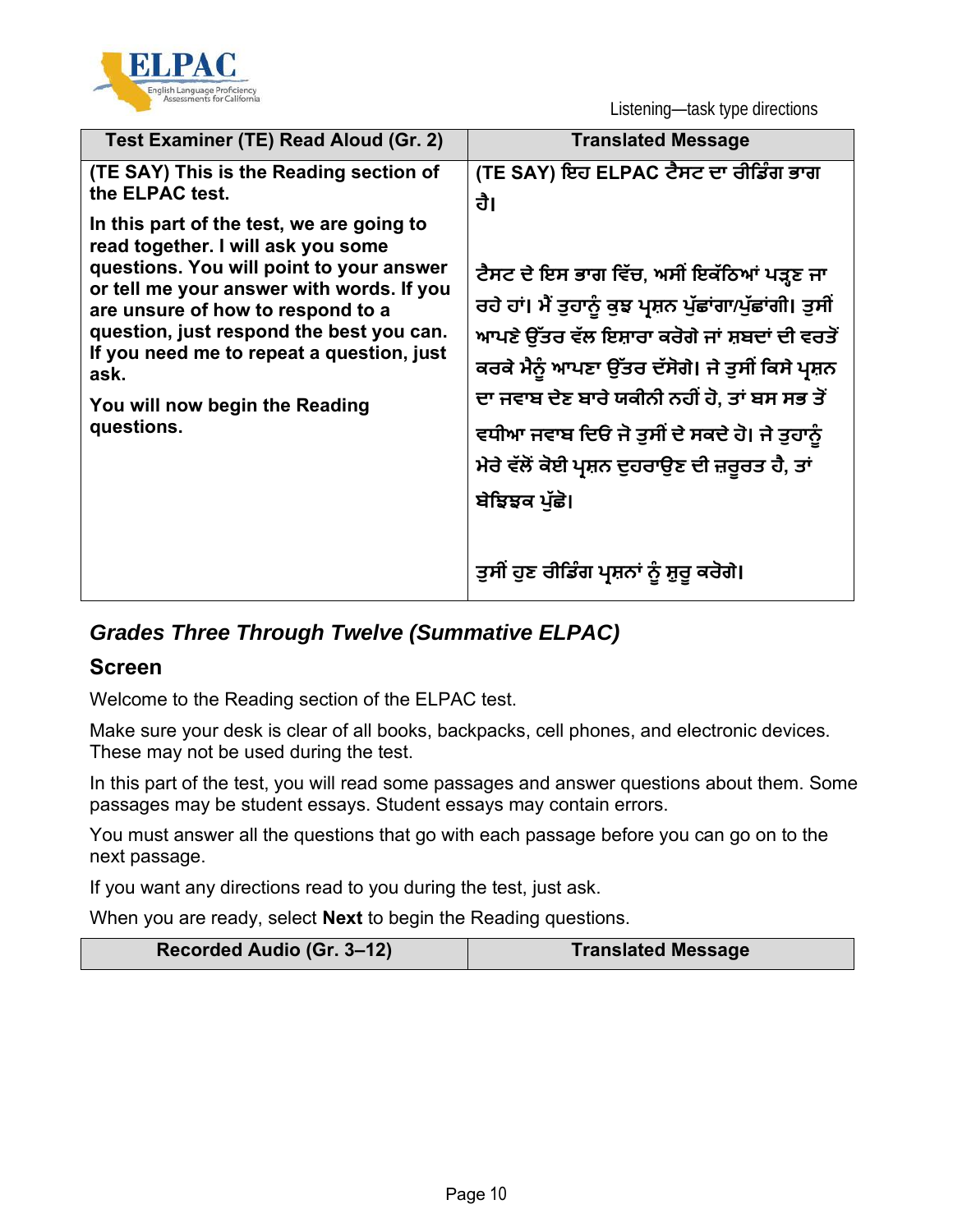

Listening—task type directions

| <b>Translated Message</b>                             |
|-------------------------------------------------------|
| (Audio)ELPAC ਟੈਸਟ ਦੇ ਰੀਡਿੰਗ ਭਾਗ ਵਿੱਚ ਤੁਹਾਡਾ           |
| ਸਵਾਗਤ ਹੈ।                                             |
| ਇਹ ਯਕੀਨੀ ਬਣਾਓ ਕਿ ਤੁਹਾਡੇ ਡੈਸਕ 'ਤੇ ਕਿਸੇ ਤਰ੍ਹਾਂ          |
| ਦੀਆਂ ਕਿਤਾਬਾਂ, ਬੈਕਪੈਕਸ, ਸੈੱਲ ਫੋਨ ਅਤੇ ਇਲੈਕਟ੍ਰਾਨਿਕ       |
| ਉਪਕਰਣ ਨਹੀਂ ਪਏ ਹੋਏ ਹਨ। ਇਹਨਾਂ ਦਾ ਉਪਯੋਗ ਟੈਸਟ             |
| ਦੇ ਦੌਰਾਨ ਨਹੀਂ ਕੀਤਾ ਜਾ ਸਕਦਾ।                           |
| ਟੈਸਟ ਦੇ ਇਸ ਭਾਗ ਵਿੱਚ, ਤੁਸੀਂ ਕੁਝ ਅੰਸ਼ਾਂ ਨੂੰ ਪੜ੍ਹੋਗੇ ਅਤੇ |
| ਉਨ੍ਹਾਂ ਸਬੰਧੀ ਕੁਝ ਪ੍ਰਸ਼ਨਾਂ ਦੇ ਜਵਾਬ ਦਿਓਗੇ। ਕੁਝ ਅੰਸ਼     |
| ਵਿਦਿਆਰਥੀ ਦੇ ਲੇਖ ਹੋ ਸਕਦੇ ਹਨ। ਵਿਦਿਆਰਥੀ ਦੇ ਲੇਖਾਂ         |
| ਵਿੱਚ ਗਲਤੀਆਂ ਹੋ ਸਕਦੀਆਂ ਹਨ।                             |
| ਅਗਲੇ ਪੈਰ੍ਹੇ 'ਤੇ ਜਾ ਸਕਣ ਤੋਂ ਪਹਿਲਾਂ, ਤੁਹਾਨੂੰ ਹਰ ਪੈਰ੍ਹੇ  |
| ਨਾਲ ਆਉਣ ਵਾਲੇ ਸਾਰੇ ਪ੍ਰਸ਼ਨਾਂ ਦੇ ਉੱਤਰ ਦੇਣੇ ਹੋਣਗੇ।        |
| ਜੇਕਰ ਤੁਸੀਂ ਚਾਹੁੰਦੇ ਹੋ ਕਿ ਟੈਸਟ ਦੇ ਦੇਰਾਨ ਤੁਹਾਨੂੰ ਕੋਈ    |
| ਨਿਰਦੇਸ਼ ਪੜ੍ਹਾਏ ਜਾਣ, ਤਾਂ ਬੱਸ ਆਖੋ।                      |
| ਜਦੋਂ ਤੁਸੀਂ ਤਿਆਰ ਹੋ, ਤਾਂ ਰੀਡਿੰਗ ਪ੍ਰਸ਼ਨਾਂ ਨੂੰ ਸ਼ੁਰੂ ਕਰਨ |
| ਅਗਲਾ ਚੁਣੇ।                                            |
|                                                       |

# *Grades Three Through Twelve (Initial ELPAC)*

## **Screen**

Welcome to the Reading section of the ELPAC test.

Make sure your desk is clear of all books, backpacks, cell phones, and electronic devices. These may not be used during the test.

At the beginning of this section of the test, you will see some pictures and you will choose the sentence that matches the picture. After that, you will read some passages and answer questions about them. Some passages may be student essays. Student essays may contain errors.

You must answer all the questions that go with each passage before you can go on to the next passage.

If you want any directions read to you during the test, just ask.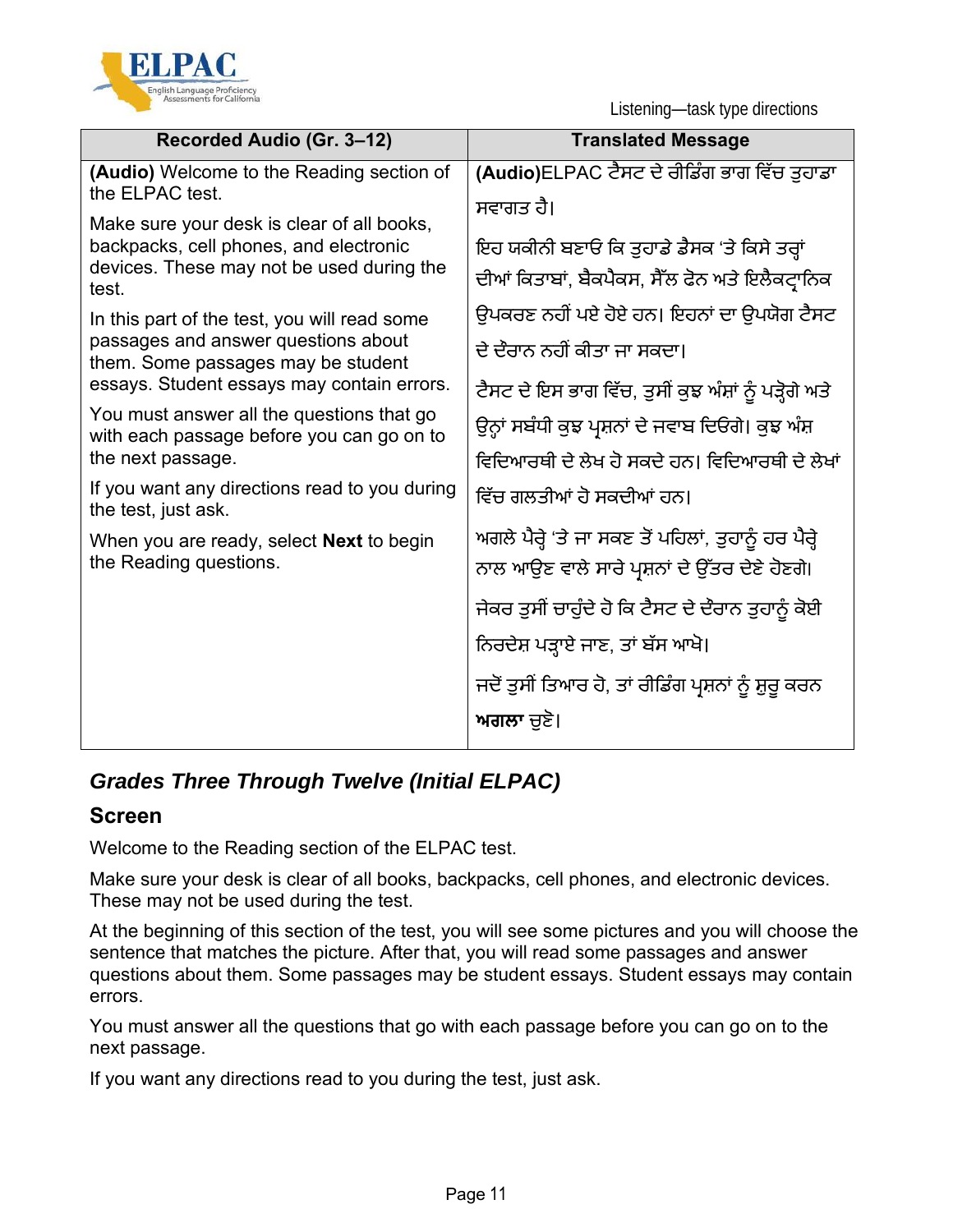



When you are ready, select **Next** to begin the Reading questions.

| Recorded Audio (Gr. 3-12)                                                              | <b>Translated Message</b>                                |
|----------------------------------------------------------------------------------------|----------------------------------------------------------|
| (Audio) Welcome to the Reading section of<br>the ELPAC test.                           | (Audio) ELPAC ਟੈਸਟ ਦੇ ਰੀਡਿੰਗ ਭਾਗ ਵਿੱਚ ਤੁਹਾਡਾ             |
| Make sure your desk is clear of all books,                                             | ਸਵਾਗਤ ਹੈ।                                                |
| backpacks, cell phones, and electronic<br>devices. These may not be used during the    | ਇਹ ਯਕੀਨੀ ਬਣਾਓ ਕਿ ਤੁਹਾਡੇ ਡੈਸਕ 'ਤੇ ਕਿਸੇ ਤਰ੍ਹਾਂ             |
| test.                                                                                  | ਦੀਆਂ ਕਿਤਾਬਾਂ, ਬੈਕਪੈਕਸ, ਸੈੱਲ ਫੋਨ ਅਤੇ ਇਲੈਕਟ੍ਰਾਨਿਕ          |
| At the beginning of this section of the test,                                          | ਉਪਕਰਣ ਨਹੀਂ ਪਏ ਹੋਏ ਹਨ। ਇਹਨਾਂ ਦਾ ਉਪਯੋਗ ਟੈਸਟ                |
| you will see some pictures and you will<br>choose the sentence that matches the        | ਦੇ ਦੇਰਾਨ ਨਹੀਂ ਕੀਤਾ ਜਾ ਸਕਦਾ।                              |
| picture. After that, you will read some<br>passages and answer questions about         | ਟੈਸਟ ਦੇ ਇਸ ਭਾਗ ਦੇ ਸ਼ੁਰੁ ਵਿੱਚ, ਤੁਸੀਂ ਕੁਝ ਤਸਵੀਰਾਂ          |
| them. Some passages may be student                                                     | ਵੇਖੋਗੇ ਅਤੇ ਤੁਸੀਂ ਉਸ ਸ਼ਬਦ ਜਾਂ ਵਾਕ ਦੀ ਚੋਣ ਕਰੋਗੇ ਜੋ         |
| essays. Student essays may contain errors.                                             | ਤਸਵੀਰ ਨਾਲ ਮੇਲ ਖਾਂਦਾ ਹੈ। ਉਸ ਤੋਂ ਬਾਅਦ, ਤੁਸੀਂ ਕੁਝ           |
| You must answer all the questions that go<br>with each passage before you can go on to | ਅੰਸ਼ਾਂ ਨੂੰ ਪੜ੍ਹੋਗੇ ਅਤੇ ਉਨ੍ਹਾਂ ਸਬੰਧੀ ਕੁਝ ਪ੍ਰਸ਼ਨਾਂ ਦੇ ਜਵਾਬ |
| the next passage.                                                                      | ਦਿਓਗੇ। ਕੁਝ ਅੰਸ਼ ਵਿਦਿਆਰਥੀ ਦੇ ਲੇਖ ਹੋ ਸਕਦੇ ਹਨ।              |
| If you want any directions read to you during<br>the test, just ask.                   | ਵਿਦਿਆਰਥੀ ਦੇ ਲੇਖਾਂ ਵਿੱਚ ਗਲਤੀਆਂ ਹੋ ਸਕਦੀਆਂ ਹਨ।              |
| When you are ready, select <b>Next</b> to begin                                        | ਅਗਲੇ ਪੈਰ੍ਹੇ 'ਤੇ ਜਾ ਸਕਣ ਤੋਂ ਪਹਿਲਾਂ, ਤੁਹਾਨੂੰ ਹਰ ਪੈਰ੍ਹੇ     |
| the Reading questions.                                                                 | ਨਾਲ ਆਉਣ ਵਾਲੇ ਸਾਰੇ ਪ੍ਰਸ਼ਨਾਂ ਦੇ ਉੱਤਰ ਦੇਣੇ ਹੋਣਗੇ।           |
|                                                                                        | ਜੇਕਰ ਤੁਸੀਂ ਚਾਹੁੰਦੇ ਹੋ ਕਿ ਟੈਸਟ ਦੇ ਦੰਰਾਨ ਤੁਹਾਨੂੰ ਕੋਈ       |
|                                                                                        | ਨਿਰਦੇਸ਼ ਪੜ੍ਹਾਏ ਜਾਣ, ਤਾਂ ਬੱਸ ਆਖੋ।                         |
|                                                                                        | ਜਦੋਂ ਤੁਸੀਂ ਤਿਆਰ ਹੋਵੋ, ਤਾਂ ਰੀਡਿੰਗ ਪ੍ਰਸ਼ਨਾਂ ਨੂੰ ਸ਼ੁਰੂ ਕਰਨ  |
|                                                                                        | ਅਗਲਾ <b>ਚੁ</b> ਣੋ।                                       |

## *Kindergarten Through Grade Two Review Screen*

#### **Screen**

#### **Congratulations, you reached the end of the test!**

Thank you for your attention and hard work.

If there are any questions you marked for review, they will be displayed in the box below. Please finish reviewing any questions you want to, then select Submit Test at the bottom of the screen.

|  | Test Examiner (TE) Read Aloud (Gr. K-2) | <b>Translated Message</b> |
|--|-----------------------------------------|---------------------------|
|--|-----------------------------------------|---------------------------|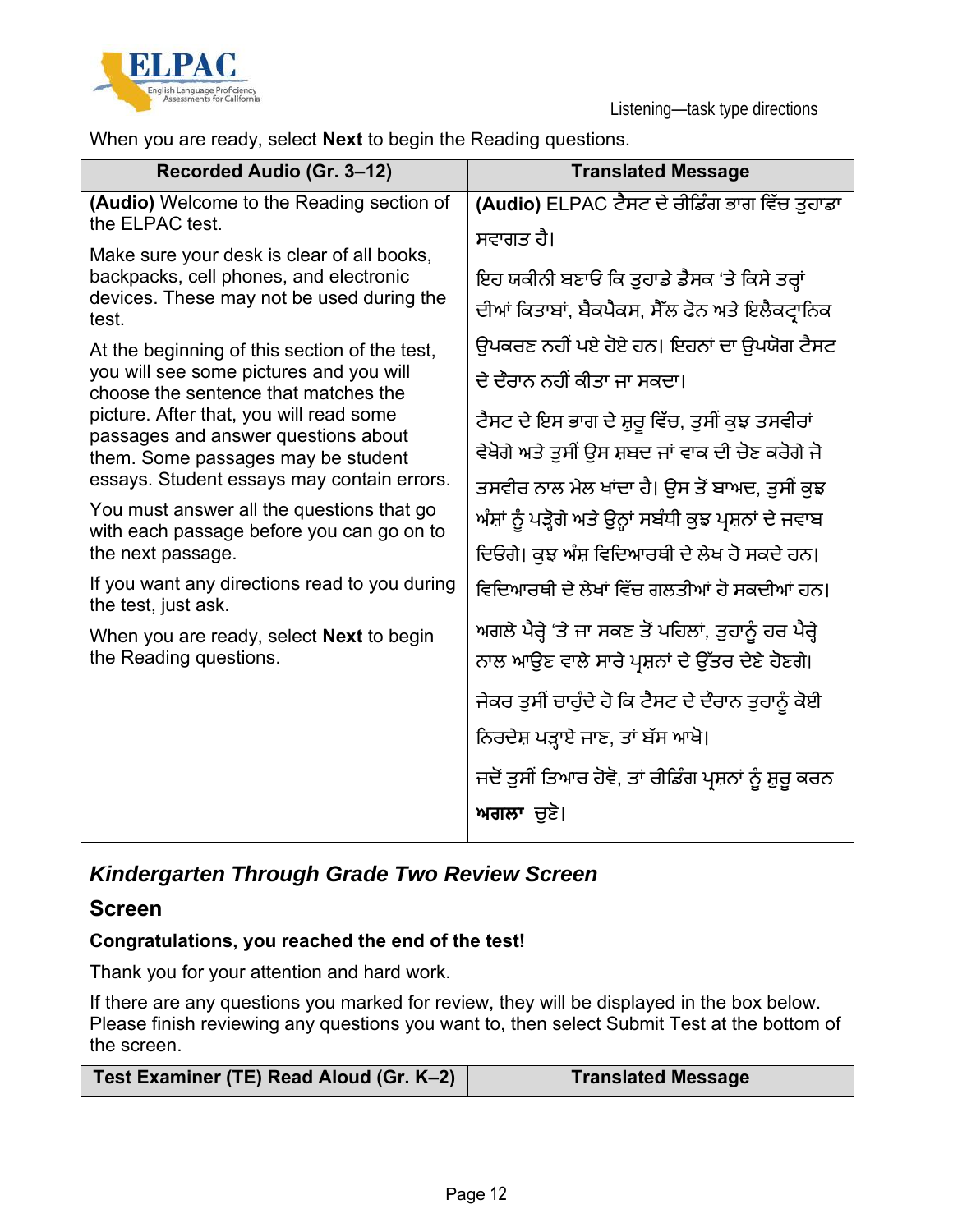

Reading—task type directions

| Test Examiner (TE) Read Aloud (Gr. K-2) | <b>Translated Message</b>                   |
|-----------------------------------------|---------------------------------------------|
| (TE SAY) Congratulations, you reached   | (TE SAY) ਵਧਾਈਆਂ, ਤੁਸੀਂ ਟੈਸਟ ਦੇ ਅੰਤ 'ਤੇ ਆ ਗਏ |
| the end of the test!                    | ਹੋ!                                         |
| Thank you for your attention and hard   | ਆਪਣੀ ਤਵੱਜੋਂ ਦੇਣ ਅਤੇ ਕੜੀ ਮਿਹਨਤ ਲਈ ਤੁਹਾਡਾ     |
| work.                                   | ਧਨਵਾਦ।                                      |

## *Grades Three Through Twelve Review Screen*

## **Screen**

#### **Congratulations, you reached the end of the test!**

Thank you for your attention and hard work.

If there are any questions you marked for review, they will be displayed in the box below. Please finish reviewing any questions you want to, then select Submit Test at the bottom of the screen.

| Recorded Audio (Gr. 3-12)               | <b>Translated Message</b>                          |
|-----------------------------------------|----------------------------------------------------|
| N/A (No recorded audio for this screen) | (Screen text) ਵਧਾਈਆਂ, ਤੁਸੀਂ ਟੈਸਟ ਦੇ ਅੰਤ 'ਤੇ ਆ      |
|                                         | ਗਏ ਹੋ!                                             |
|                                         | ਆਪਣੀ ਤਵੱਜੋਂ ਦੇਣ ਅਤੇ ਕੜੀ ਮਿਹਨਤ ਲਈ ਤੁਹਾਡਾ            |
|                                         | ਧੰਨਵਾਦ।                                            |
|                                         | ਜੇਕਰ ਕੋਈ ਪ੍ਰਸ਼ਨ ਤੁਸੀਂ ਸਮੀਖਿਆ ਲਈ ਮਾਰਕ ਕੀਤਾ ਹੈ,      |
|                                         | ਤਾਂ ਉਹ ਹੇਠ ਦਿੱਤੇ ਖਾਨੇ ਵਿੱਚ ਪ੍ਰਦਰਸ਼ਿਤ ਕੀਤੇ ਜਾਣਗੇ।   |
|                                         | ਕਿਰਪਾ ਕਰਕੇ ਕਿਸੇ ਵੀ ਪ੍ਰਸ਼ਨ ਦੀ ਸਮੀਖਿਆ ਕਰੋ ਜਿਨਾਂ ਦੀ   |
|                                         | ਤੁਸੀਂ ਸਮੀਖਿਆ ਕਰ੍ਹੀ ਚਾਹੁੰਦੇ ਹੋ, ਫਿਰ ਸਕ੍ਰੀਨ ਤੇ ਹੇਠਾਂ |
|                                         | ਟੈਸਟ ਜਮ੍ਹਾਂ ਕਰੋ ਦੀ ਚੋਣ ਕਰੋ।                        |

# **Reading—task type directions**

| Task             | Grade        | <b>Message</b>       | <b>Translated</b><br><b>Message</b> |
|------------------|--------------|----------------------|-------------------------------------|
| Read-Along Word  | Kindergarten | We are going to read | ਅਸੀਂ ਇਕੱਠਿਆਂ ਪੜਣ ਜਾ                 |
| with Scaffolding |              | together.            | ਰਹੇ ਹਾਂ।                            |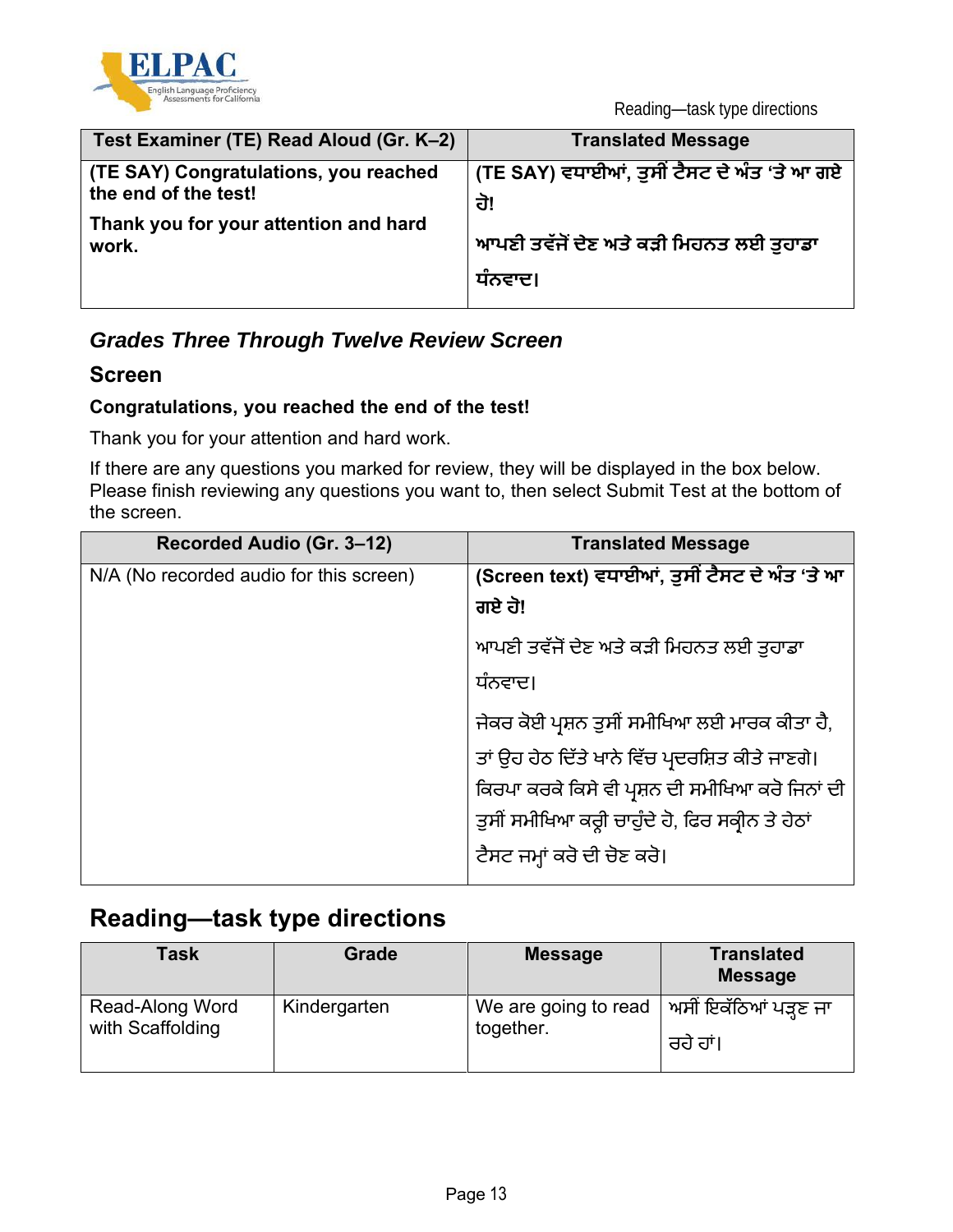

# Reading—task type directions (*continuation one*)

| <b>Task</b>                                 | <b>Grade</b> | <b>Message</b>                                                                                                                                                                                                                                                                                                                                                    | <b>Translated</b><br><b>Message</b>                                                                                                                                                                                                                                                                                                                                                             |
|---------------------------------------------|--------------|-------------------------------------------------------------------------------------------------------------------------------------------------------------------------------------------------------------------------------------------------------------------------------------------------------------------------------------------------------------------|-------------------------------------------------------------------------------------------------------------------------------------------------------------------------------------------------------------------------------------------------------------------------------------------------------------------------------------------------------------------------------------------------|
| <b>Read-Along Story</b><br>with Scaffolding | Grades K-1   | We are going to read<br>together.<br>[Prompt language<br>should remain in<br>English]<br>Point to where we<br>should start reading.<br>We will start reading<br>here. Put your finger<br>here. Follow along<br>with your finger as I<br>read.<br>[Prompt language<br>should remain in<br>English]<br>Now I will read the<br>story to you. Listen<br>while I read. | ਅਸੀਂ ਇਕੱਠਿਆਂ ਪੜ੍ਹਣ ਜਾ<br>ਰਹੇ ਹਾਂ।<br>[ਪ੍ਰੰਪਟ ਭਾਸ਼ਾ ਅੰਗ੍ਰੇਜ਼ੀ<br>ਰਹਿਣੀ ਚਾਹੀਦੀ ਹੈ <br>ਜਿੱਥੋਂ ਸਾਨੂੰ ਪੜ੍ਹਨਾ ਸ਼ੁਰੁ<br>ਕਰਨਾ ਚਾਹੀਦਾ ਹੈ ਉੱਥੇ<br>ਸੰਕੇਤ ਕਰੋ।<br>ਅਸੀਂ ਇੱਥੋਂ ਪੜ੍ਹਨਾ ਸ਼ੁਰੂ<br>ਕਰਾਂਗੇ। ਆਪਣੀ ਉਂਗਲੀ<br>ਇੱਥੇ ਰੱਖੋ। ਜਿਵੇਂ ਕਿ ਮੈਂ<br>ਪੜ੍ਹਦਾ ਹਾਂ ਆਪਣੀ ਉਂਗਲੀ<br>ਨਾਲ ਪਾਲਣਾ ਕਰੋ।<br>[ਪ੍ਰੰਪਟ ਭਾਸ਼ਾ ਅੰਗ੍ਰੇਜ਼ੀ<br>ਰਹਿਣੀ ਚਾਹੀਦੀ ਹੈ <br>ਹੁਣ ਮੈਂ ਤੁਹਾਨੂੰ ਕਹਾਣੀ<br>ਪੜਾਵਾਂਗਾ। ਜਦੋਂ ਮੈਂ ਪੜ੍ਹਦਾ<br>ਹਾਂ ਤਾਂ ਸੁਣੋ। |
| Read-Along<br>Information                   | Grades K-1   | Now we are going<br>to read together.<br>Listen while I read.                                                                                                                                                                                                                                                                                                     | ਹੁਣ ਅਸੀਂ ਇਕੱਠਿਆਂ<br>ਪੜ੍ਹਣ ਜਾ ਰਹੇ ਹਾਂ। ਜਦੋਂ ਮੈਂ<br>ਪੜ੍ਹਦਾ ਹਾਂ ਤਾਂ ਸੁਣੋ।                                                                                                                                                                                                                                                                                                                          |
| Read and Choose a<br>Word                   | Grade 1      | Look at the picture.<br>Point to the word<br>that matches the<br>picture.                                                                                                                                                                                                                                                                                         | ਤਸਵੀਰ ਵੱਲ ਵੇਖੋ ਉਸ<br>ਸ਼ਬਦ ਵੱਲ ਸੰਕੇਤ ਕਰੋ ਜੋ<br>ਤਸਵੀਰ ਨਾਲ ਮੇਲ ਖਾਂਦਾ<br>ਹੈ।                                                                                                                                                                                                                                                                                                                        |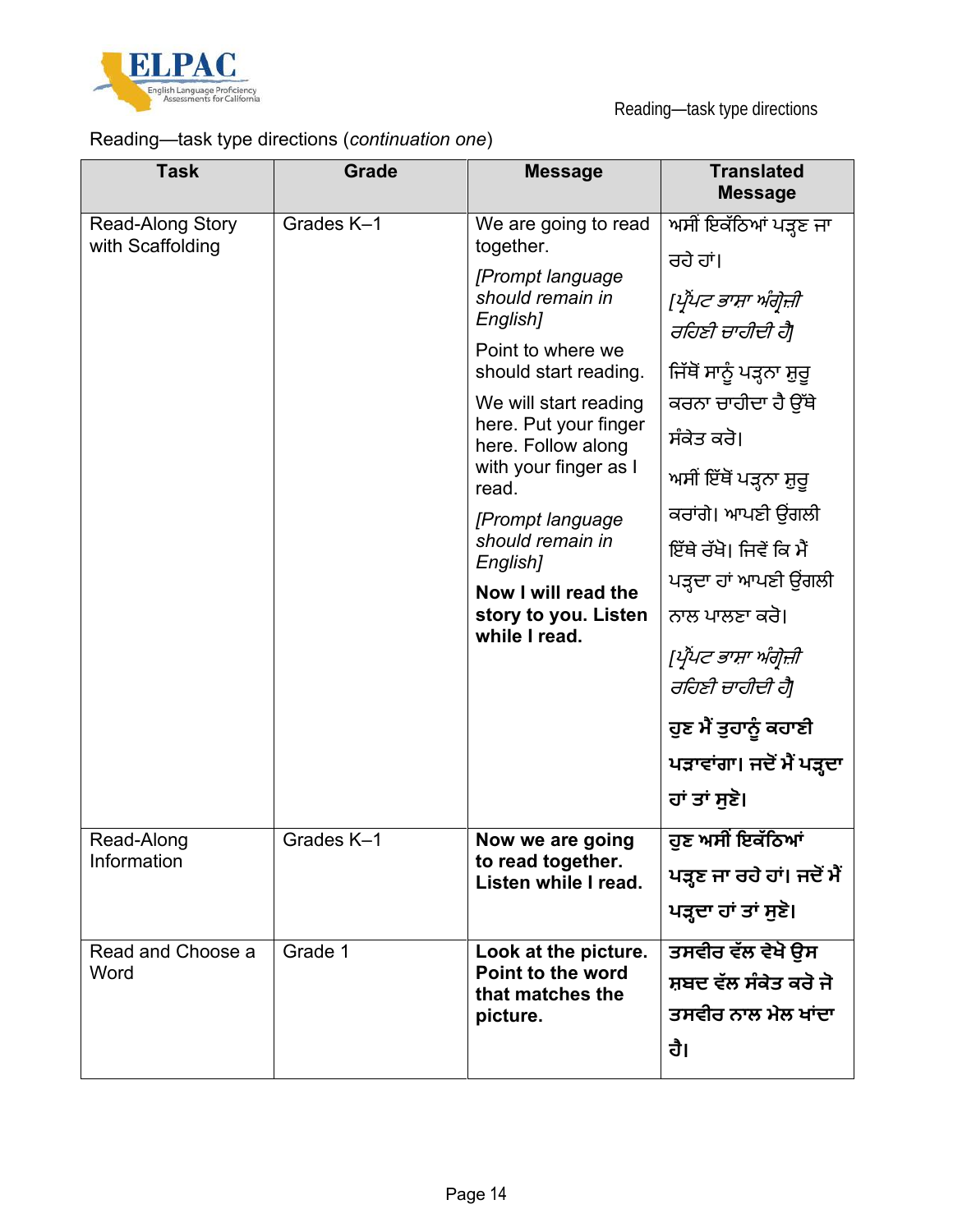

Reading—task type directions

| <b>Task</b>                   | <b>Grade</b> | <b>Message</b>                                                                   | <b>Translated</b><br><b>Message</b>                               |
|-------------------------------|--------------|----------------------------------------------------------------------------------|-------------------------------------------------------------------|
| Read and Choose a<br>Word     | Grade 2      | Look at the picture.<br><b>Choose the word</b><br>that matches the<br>picture.   | ਤਸਵੀਰ ਵੱਲ ਵੇਖੋ<br>ਤਸਵੀਰ ਨਾਲ ਮੇਲ ਖਾਣ<br>ਵਾਲੇ ਸ਼ਬਦ ਚੁਣੋ।            |
| Read and Choose a<br>Sentence | Grade 1      | Look at the picture.<br>Point to the<br>sentence that<br>matches the<br>picture. | ਤਸਵੀਰ ਵੱਲ ਵੇਖੋ<br>ਤਸਵੀਰ ਨਾਲ ਮੇਲ ਖਾਣ<br>ਵਾਲੇ ਵਾਕ ਵੱਲ ਸੰਕੇਤ<br>ਕਰੇ। |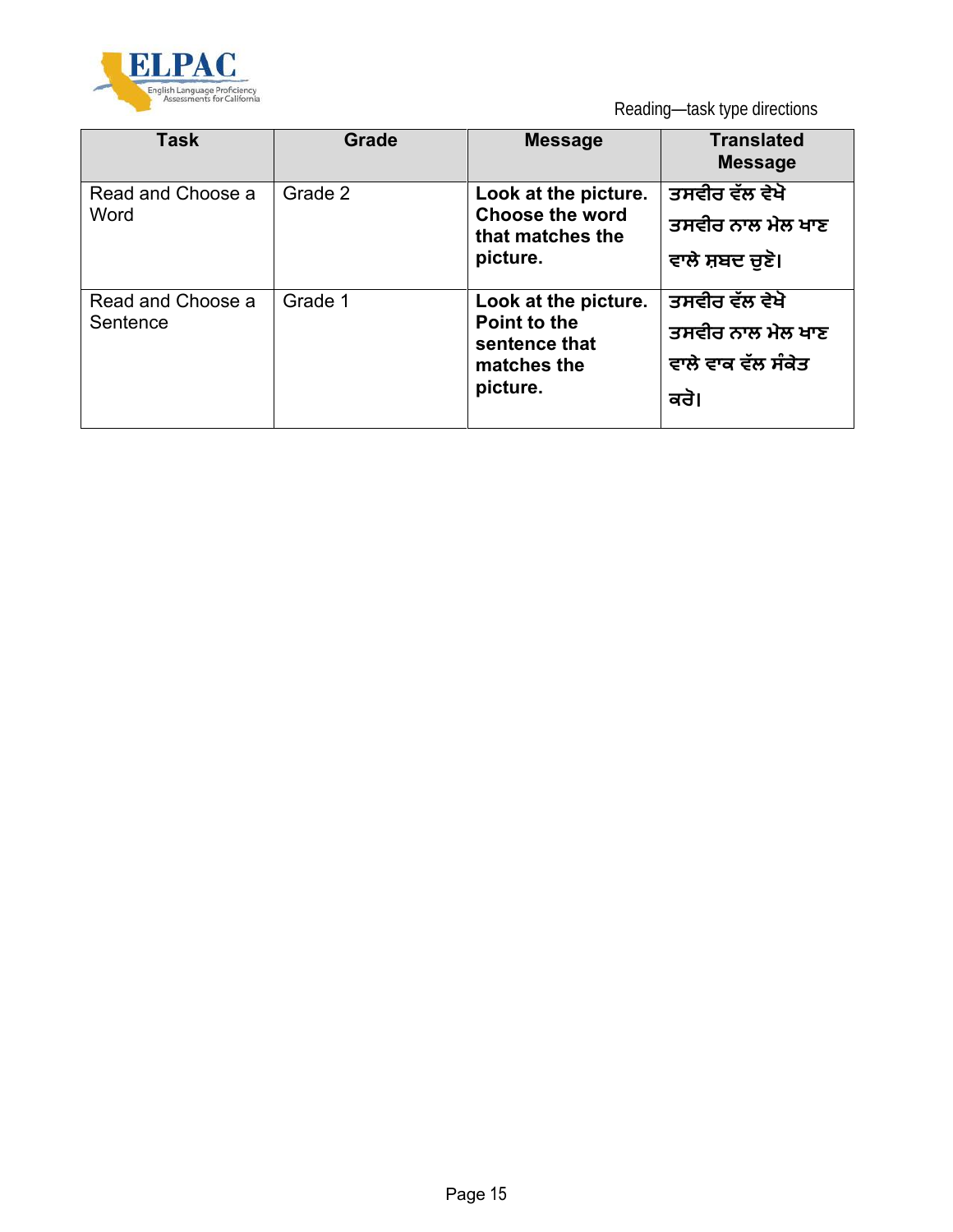

# Reading—task type directions (*continuation two*)

| <b>Task</b>                              | <b>Grade</b> | <b>Message</b>                                                                                                                   | <b>Translated</b><br><b>Message</b>                                                                                        |
|------------------------------------------|--------------|----------------------------------------------------------------------------------------------------------------------------------|----------------------------------------------------------------------------------------------------------------------------|
| Read and Choose a<br>Sentence            | Grades 2-12  | Look at the picture.<br><b>Choose the</b><br>sentence that<br>matches the                                                        | ਤਸਵੀਰ ਵੱਲ ਵੇਖੋ<br>ਤਸਵੀਰ ਨਾਲ ਮੇਲ ਖਾਣ<br>ਵਾਲੇ ਵਾਕ ਨੂੰ ਚੁਣੋ।                                                                  |
| Read a Short<br>Informational<br>Passage | Grade 1      | picture.<br>Now you are going<br>to read a text on<br>your own. I will ask<br>you some questions<br>about what you have<br>read. | ਹੁਣ ਤੁਸੀਂ ਆਪਣੇ ਆਪ ਇੱਕ<br>ਪਾਠ ਪੜ੍ਹਨ ਜਾ ਰਹੇ ਹੋ। ਜੇ<br>ਕੁਝ ਵੀ ਤੁਸੀਂ ਪੜ੍ਹਿਆ ਹੈ, ਮੈਂ<br>ਤੁਹਾਨੂੰ ਉਸ ਬਾਰੇ ਕੁਝ<br>ਪ੍ਰਸ਼ਨ ਪੁੱਛਾਂਗਾ। |
| Read a Short<br>Informational<br>Passage | Grades 2-12  | Read the text, then<br>answer the<br>questions.                                                                                  | ਪਾਠ ਪੜ੍ਹੇ, ਫਿਰ ਪ੍ਰਸ਼ਨਾਂ ਦੇ<br>ਉੱਤਰ ਦਿਓ।                                                                                    |
| Read a Student<br>Essay                  | Grades 3-12  | A student has<br>written an essay.<br>The essay may<br>include errors.<br>Read the essay,<br>then answer the<br>questions.       | ਇੱਕ ਵਿਦਿਆਰਥੀ ਨੇ ਇੱਕ<br>ਲੇਖ ਲਿਖਿਆ। ਲੇਖ ਵਿੱਚ<br>ਗਲਤੀਆਂ ਹੋ ਸਕਦੀਆਂ<br>ਹਨ। ਲੇਖ ਨੂੰ ਪੜ੍ਹੋ, ਫਿਰ<br>ਪ੍ਰਸ਼ਨਾਂ ਦੇ ਉੱਤਰ ਦਿਓ।          |
| Read a Literary<br>Passage               | Grade 1      | Now you are going<br>to read a story on<br>your own. Then you<br>will answer<br>questions about<br>what you have read.           | ਹੁਣ ਤੁਸੀਂ ਆਪਣੇ ਆਪ ਇੱਕ<br>ਕਹਾਣੀ ਪੜ੍ਹਨ ਜਾ ਰਹੇ ਹੋ।<br>ਫਿਰ ਤੁਸੀਂ ਜੋ ਪੜ੍ਹ ਚੁੱਕੇ ਹੋ,<br>ਉਸ ਬਾਰੇ ਤੁਸੀਂ ਪ੍ਰਸ਼ਨਾਂ ਦੇ<br>ਜਵਾਬ ਦਿਓਗੇ। |
| Read a Literary<br>Passage               | Grades 2-12  | Read the story, then<br>answer the<br>questions.                                                                                 | ਕਹਾਣੀ ਪੜ੍ਹੋ, ਫਿਰ ਪ੍ਰਸ਼ਨਾਂ<br>ਦੇ ਜਵਾਬ ਦਿਓ।                                                                                  |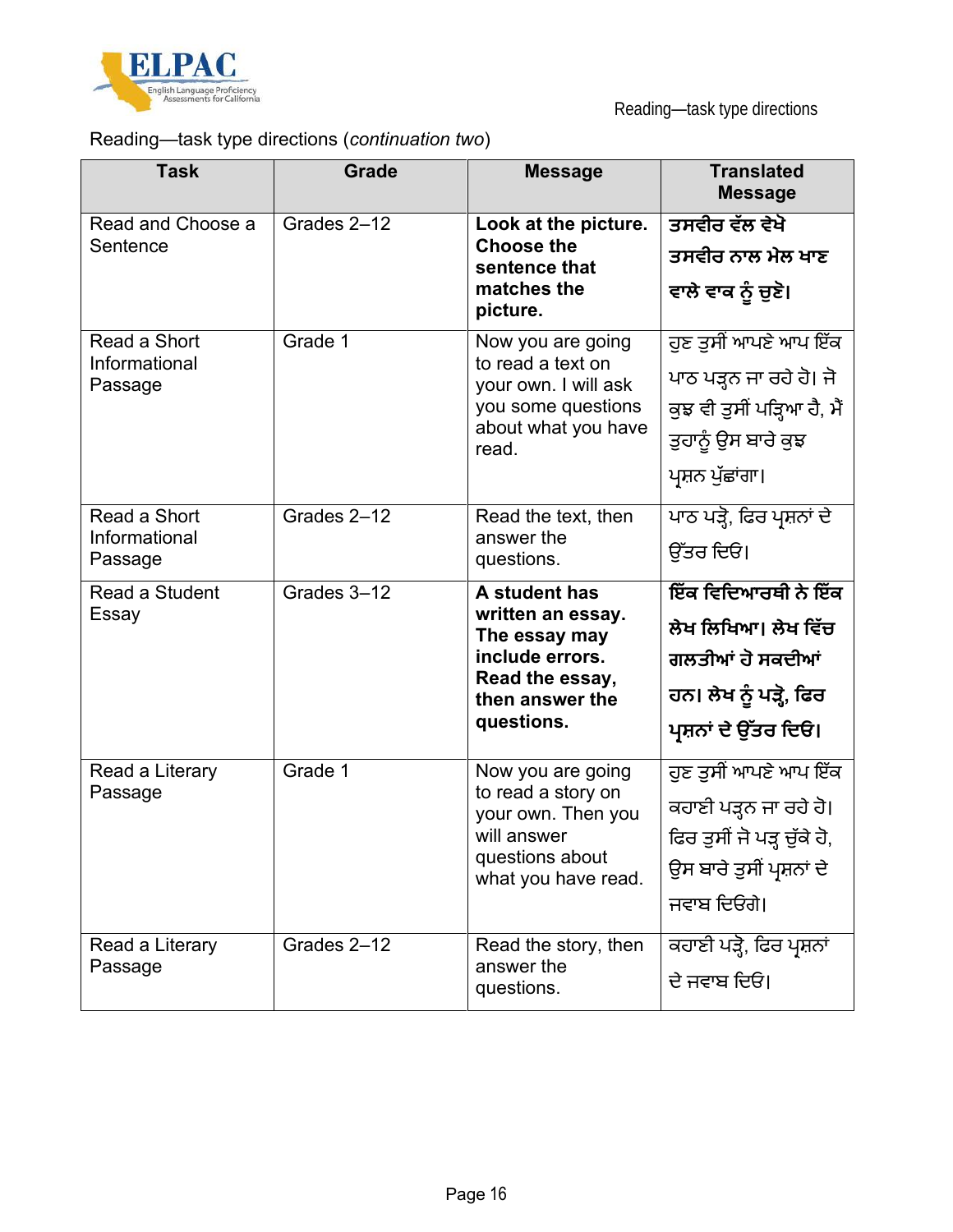

Reading—task type directions

| Task                                | Grade   | <b>Message</b>                                                                                                        | <b>Translated</b><br><b>Message</b>                                                                              |
|-------------------------------------|---------|-----------------------------------------------------------------------------------------------------------------------|------------------------------------------------------------------------------------------------------------------|
| Read an<br>Informational<br>Passage | Grade 1 | Now you will read a<br>text on your own.<br>Then you will<br>answer some<br>questions about<br>what you have<br>read. | ਹੁਣ ਤੁਸੀਂ ਆਪਣੇ ਆਪ<br>ਇੱਕ ਪਾਠ ਪੜ੍ਹੋਗੇ। ਫਿਰ<br>ਤੁਸੀਂ ਜੋ ਪੜ੍ਹ ਚੁੱਕੇ ਹੋ, ਉਸ<br>ਬਾਰੇ ਤੁਸੀਂ ਪ੍ਰਸ਼ਨਾਂ ਦੇ<br>ਉੱਤਰ ਦਿਓਗੇ। |

Reading—task type directions (*continuation three*)

| <b>Task</b>                         | <b>Grade</b> | <b>Message</b>                                  | <b>Translated</b><br><b>Message</b>     |
|-------------------------------------|--------------|-------------------------------------------------|-----------------------------------------|
| Read an<br>Informational<br>Passage | Grades 2-12  | Read the text, then<br>answer the<br>questions. | ਪਾਠ ਪੜ੍ਹੋ, ਫਿਰ ਪ੍ਰਸ਼ਨਾਂ ਦੇ<br>ੳੱਤਰ ਦਿਓ। |

# **Writing—Domain-level Directions**

## *Kindergarten Through Grade Two*

#### **Screen**

(No screen—all on paper)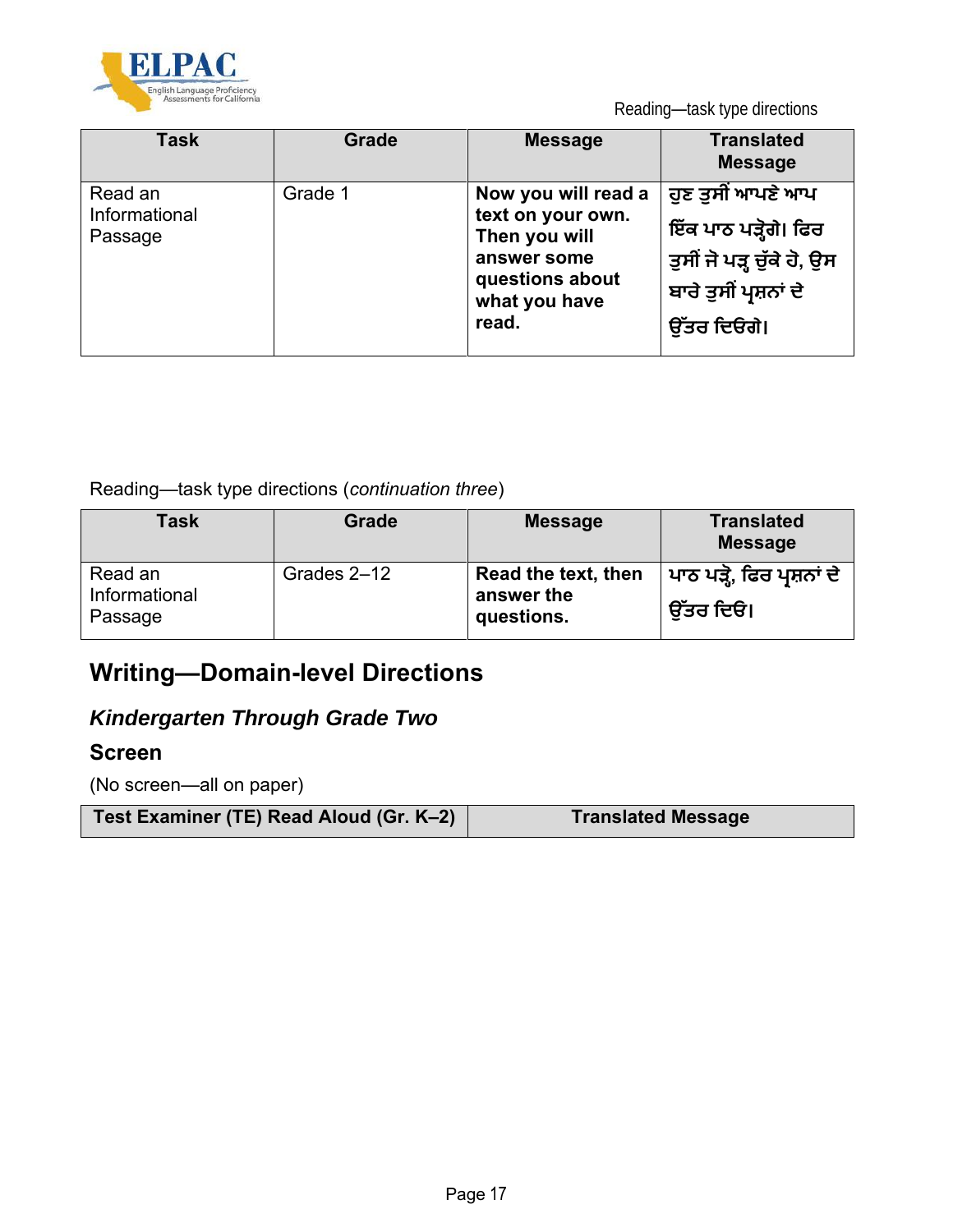

Reading—task type directions

| (TE SAY) Today, you will take the ELPAC                                              | (TE SAY) ਅੱਜ, ਤੁਸੀਂ ELPAC ਦੇ ਰਾਈਟਿੰਗ ਟੈਸਟ           |
|--------------------------------------------------------------------------------------|-----------------------------------------------------|
| Writing test. If you are unsure of how to<br>respond to a question, just respond the | ਲਵੋਗੇ। ਜੇ ਤੁਸੀਂ ਕਿਸੇ ਪ੍ਰਸ਼ਨ ਦਾ ਜਵਾਬ ਦੇਣ ਬਾਰੇ        |
| best you can.                                                                        | ਯਕੀਨੀ ਨਹੀਂ ਹੋ, ਤਾਂ ਬਸ ਸਭ ਤੋਂ ਵਧੀਆ ਜਵਾਬ ਦਿਓ          |
| In this part of the test, you will write your<br>answers to some questions on paper. | ਜੋ ਤਸੀਂ ਦੇ ਸਕਦੇ ਹੋ।                                 |
| If you need any questions repeated, just                                             | ਟੈਸਟ ਦੇ ਇਸ ਹਿੱਸੇ ਵਿੱਚ, ਤੁਸੀਂ ਕਾਗਜ਼ 'ਤੇ ਕੁਝ ਪ੍ਰਸ਼ਨਾਂ |
| ask.                                                                                 | ਦੇ ਉੱਤਰ ਲਿਖੇਗੇ।                                     |
| You will now begin the Writing questions.                                            | ਜੇ ਤੁਹਾਨੂੰ ਕੋਈ ਪ੍ਰਸ਼ਨ ਦੁਹਰਾਉਣ ਦੀ ਜ਼ਰੂਰਤ ਹੈ, ਤਾਂ     |
|                                                                                      | ਬੱਸ ਆਖੋ।                                            |
|                                                                                      | ਹੁਣ ਤੁਸੀਂ ਰਾਈਟਿੰਗ ਪ੍ਰਸ਼ਨ ਸ਼ੁਰੂ ਕਰੋਗੇ।               |
|                                                                                      |                                                     |

## *Grades Three Through Twelve*

#### **Screen**

Welcome to the Writing section of the ELPAC test.

Make sure your desk is clear of all books, backpacks, cell phones, and electronic devices. These may not be used during the test.

Each question on the Writing test has a  $\bullet$  PLAY button. You can use the  $\bullet$  PLAY button at any time to hear the questions again.

In this part of the test you will type your responses to questions in the boxes provided.

When you are ready, select **Next** to begin the Writing questions. Make sure to answer all questions in English.

| Recorded Audio (Gr. 3-12) | <b>Translated Message</b> |
|---------------------------|---------------------------|
|---------------------------|---------------------------|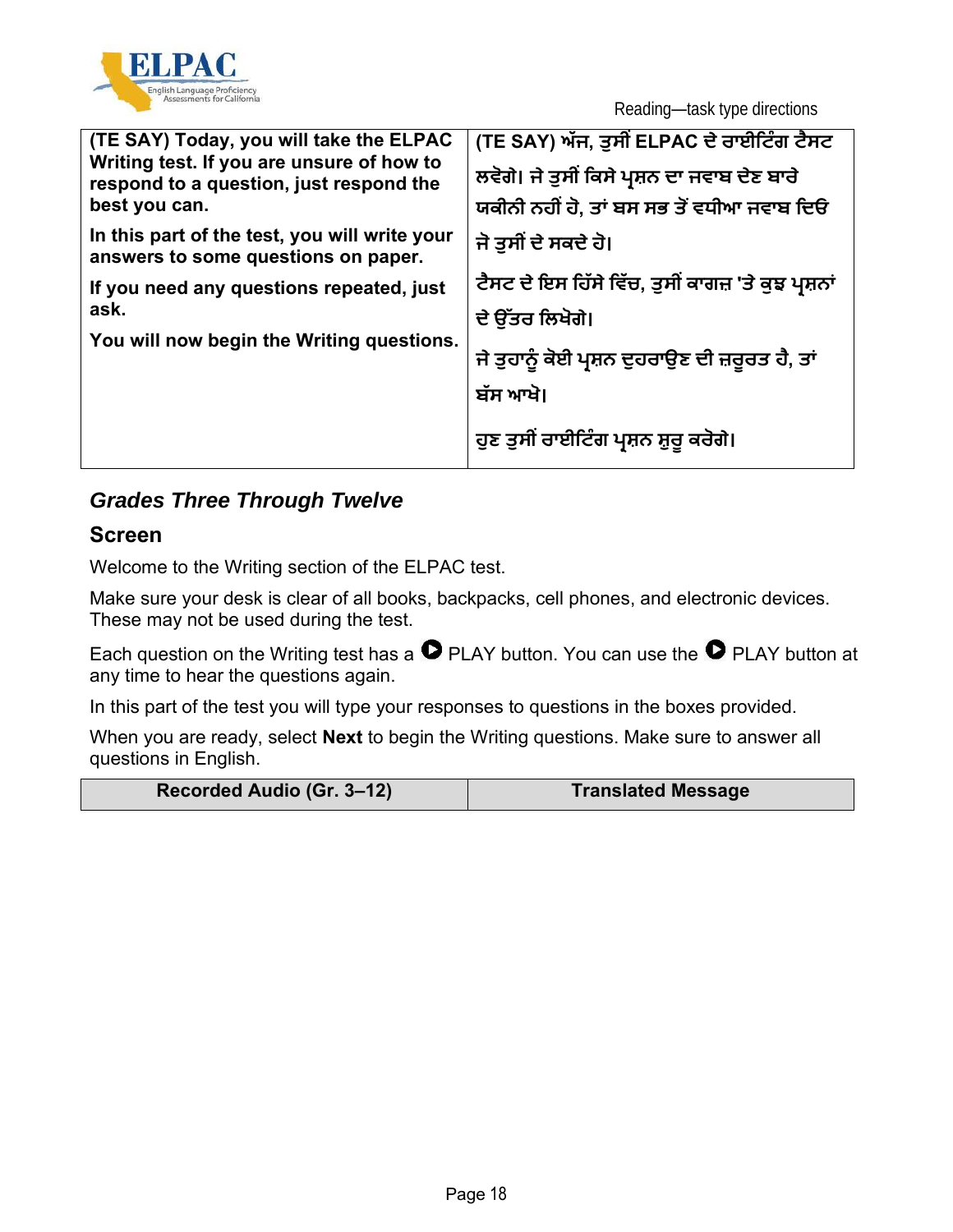

| (Audio) Welcome to the Writing section of<br>the ELPAC test.                                      | (Audio) ELPAC ਟੈਸਟ ਦੇ ਰਾਈਟਿੰਗ ਭਾਗ ਵਿੱਚ                  |  |
|---------------------------------------------------------------------------------------------------|---------------------------------------------------------|--|
| Make sure your desk is clear of all books,                                                        | ਤੁਹਾਡਾ ਸਵਾਗਤ ਹੈ।                                        |  |
| backpacks, cell phones, and electronic                                                            | ਇਹ ਯਕੀਨੀ ਬਣਾਓ ਕਿ ਤੁਹਾਡੇ ਡੈਸਕ 'ਤੇ ਕਿਸੇ ਤਰ੍ਹਾਂ            |  |
| devices. These may not be used during the<br>test.                                                | ਦੀਆਂ ਕਿਤਾਬਾਂ, ਬੈਕਪੈਕਸ, ਸੈੱਲ ਫੋਨ ਅਤੇ ਇਲੈਕਟ੍ਰਾਨਿਕ         |  |
| Each question on the Writing test has a $\bullet$                                                 | ਉਪਕਰਣ ਨਹੀਂ ਪਏ ਹੋਏ ਹਨ। ਇਹਨਾਂ ਦਾ ਉਪਯੋਗ ਟੈਸਟ               |  |
| PLAY button. You can use the $\bullet$ PLAY<br>button at any time to hear the questions<br>again. | ਦੇ ਦੌਰਾਨ ਨਹੀਂ ਕੀਤਾ ਜਾ ਸਕਦਾ।                             |  |
|                                                                                                   | ਰਾਈਟਿੰਗ ਟੈਸਟ ਦੇ ਹਰੇਕ ਪ੍ਰਸ਼ਨ ਵਿੱਚ <b>0</b> ਚਲਾਓ ਬਟਨ      |  |
| In this part of the test you will type your<br>responses to questions in the boxes<br>provided.   | ਹੁੰਦਾ ਹੈ। ਤੁਸੀਂ ਪ੍ਰਸ਼ਨ ਨੂੰ ਦੁਬਾਰਾ ਸੁਣਨ ਲਈ ਕਿਸੇ ਵੀ ਸਮੇਂ  |  |
|                                                                                                   | $\bullet$ ਚਲਾਓ ਬਟਨ ਦਾ ੳਪਯੋਗ ਕਰ ਸਕਦੇ ਹੋ।                 |  |
| When you are ready, select <b>Next</b> to begin<br>the Writing questions. Make sure to answer     | ਟੈਸਟ ਦੇ ਇਸ ਹਿੱਸੇ ਵਿੱਚ ਤੁਸੀਂ ਦਿੱਤੇ ਗਏ ਖਾਨੇ ਵਿੱਚ ਦਿੱਤੇ    |  |
| all questions in English.                                                                         | ਗਏ ਪ੍ਰਸ਼ਨਾਂ ਦੇ ਲਈ ਆਪਣੇ ਜਵਾਬ ਟਾਈਪ ਕਰੋਗੇ।                 |  |
|                                                                                                   | ਜਦੋਂ ਤੁਸੀਂ ਤਿਆਰ ਹੋਵੋਂ, ਤਾਂ ਰਾਈਟਿੰਗ ਪ੍ਰਸ਼ਨਾਂ ਨੂੰ ਸ਼ੁਰੂ   |  |
|                                                                                                   | ਕਰਨ ਲਈ <b>ਅਗਲਾ</b> ਚੁਣੋ। ਸਾਰੇ ਪ੍ਰਸ਼ਨਾਂ ਦੇ ਉੱਤਰ ਅੰਗਰੇਜ਼ੀ |  |
|                                                                                                   | ਵਿੱਚ ਦੇਣਾ ਯਕੀਨੀ ਬਣਾਓ।                                   |  |
|                                                                                                   |                                                         |  |

## *Grades Three Through Twelve Review Screen*

## **Screen**

#### **Congratulations, you reached the end of the test!**

Thank you for your attention and hard work.

If there are any questions you marked for review, they will be displayed in the box below. Please finish reviewing any questions you want to, then select Submit Test at the bottom of the screen.

| Recorded Audio (Gr. 3-12) | <b>Translated Message</b> |
|---------------------------|---------------------------|
|                           |                           |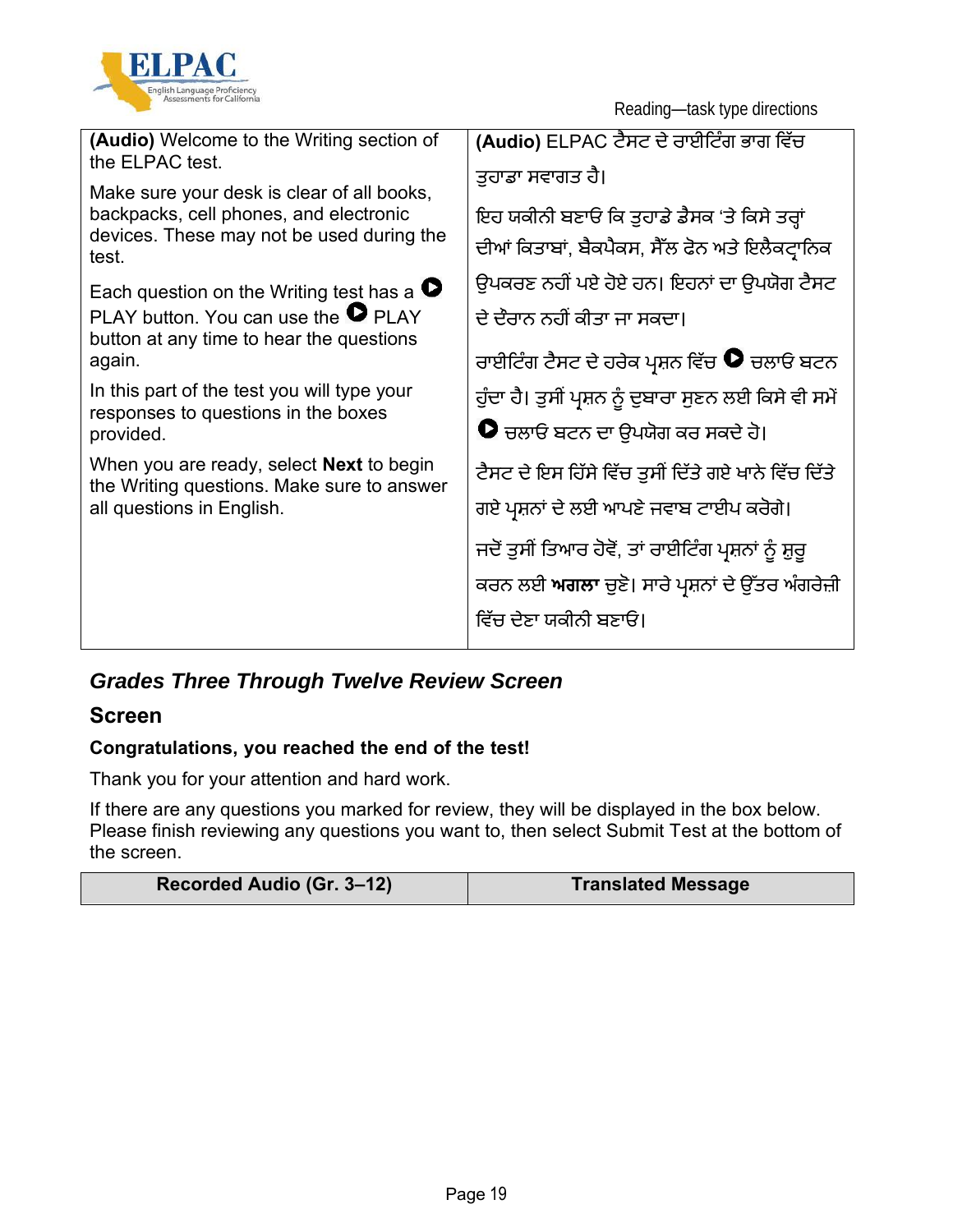

| N/A (No recorded audio for this screen) | (Screen text) ਵਧਾਈਆਂ, ਤੁਸੀਂ ਟੈਸਟ ਦੇ ਅੰਤ 'ਤੇ ਆ<br>ਗਏ ਹੋ! |
|-----------------------------------------|---------------------------------------------------------|
|                                         | ਆਪਣੀ ਤਵੱਜੋਂ ਦੇਣ ਅਤੇ ਕੜੀ ਮਿਹਨਤ ਲਈ ਤੁਹਾਡਾ                 |
|                                         | ਧੰਨਵਾਦ।                                                 |
|                                         | ਜੇਕਰ ਕੋਈ ਪ੍ਰਸ਼ਨ ਤੁਸੀਂ ਸਮੀਖਿਆ ਲਈ ਮਾਰਕ ਕੀਤਾ ਹੈ,           |
|                                         | ਤਾਂ ਉਹ ਹੇਠ ਦਿੱਤੇ ਖਾਨੇ ਵਿੱਚ ਪ੍ਰਦਰਸ਼ਿਤ ਕੀਤੇ ਜਾਣਗੇ।        |
|                                         | ਕਿਰਪਾ ਕਰਕੇ ਕਿਸੇ ਵੀ ਪ੍ਰਸ਼ਨ ਦੀ ਸਮੀਖਿਆ ਕਰੋ ਜਿਨਾਂ ਦੀ        |
|                                         | ਤੁਸੀਂ ਸਮੀਖਿਆ ਕਰਨੀ ਚਾਹੁੰਦੇ ਹੋ, ਫਿਰ ਸਕ੍ਰੀਨ ਤੇ ਹੇਠਾਂ       |
|                                         | ਟੈਸਟ ਜਮ੍ਹਾਂ ਕਰੋ ਦੀ ਚੋਣ ਕਰੋ।                             |

# **Writing—task type directions**

| <b>Task</b>                  | <b>Grade</b>                               | <b>Message</b>                                         | <b>Translated</b><br><b>Message</b> |
|------------------------------|--------------------------------------------|--------------------------------------------------------|-------------------------------------|
| Label a Picture-             | Grades K-1                                 | Now we are going to                                    | ਹੁਣ ਅਸੀਂ ਕੁਝ ਅੱਖਰ ਅਤੇ               |
| Word, with<br>Scaffolding    |                                            | write some letters<br>and words together.              | ਸ਼ਬਦ ਇੱਕਠਿਆਂ ਲਿਖਣ ਜਾ                |
|                              |                                            |                                                        | ਰਹੇ ਹਾਂ।                            |
| Write a Story                | Grades K-2                                 | We are going to                                        | ਅਸੀਂ ਇਕੱਠਿਆਂ ਇੱਕ                    |
| Together with<br>Scaffolding |                                            | write a story<br>together.                             | ਕਹਾਣੀ ਲਿਖਣ ਜਾ ਰਹੇ                   |
|                              |                                            |                                                        | ਹਾਂ।                                |
| Write an                     | Grades 1-2                                 | Now I am going to                                      | ਹੁਣ ਮੈਂ ਤੁਹਾਨੂੰ ਕੁਝ                 |
| Together                     | <b>Informational Text</b><br>tell you some | information. Listen                                    | ਜਾਣਕਾਰੀ ਦੇਣ ਜਾ ਰਿਹਾ                 |
|                              |                                            | carefully. Then we<br>will write about<br>what we have | ਹਾਂ। ਧਿਆਨ ਨਾਲ ਸੁਣੋ।                 |
|                              |                                            |                                                        | ਫਿਰ ਜੋ ਅਸੀਂ ਸਿੱਖਿਆ ਹੈ,              |
|                              |                                            | learned.                                               | ਉਸ ਬਾਰੇ ਲਿਖਾਂਗੇ।                    |
| Describe a Picture           | Grade 1                                    | In this part of the                                    | ਟੈਸਟ ਦੇ ਇਸ ਹਿੱਸੇ ਵਿੱਚ.              |
|                              |                                            | test, you will write<br>a sentence on your             | ਤੁਸੀਂ ਆਪਣੇ ਆਪ ਇੱਕ                   |
|                              |                                            | own.                                                   | ਵਾਕ ਲਿਖੋਗੇ।                         |
| Describe a Picture           | Grade 2                                    | Write about what is                                    | ਤਸਵੀਰ ਵਿੱਚ ਕੀ ਹੋ ਰਿਹਾ               |
|                              |                                            | happening in the<br>picture.                           | ਹੈ, ਉਸ ਬਾਰੇ ਲਿਖੋ।                   |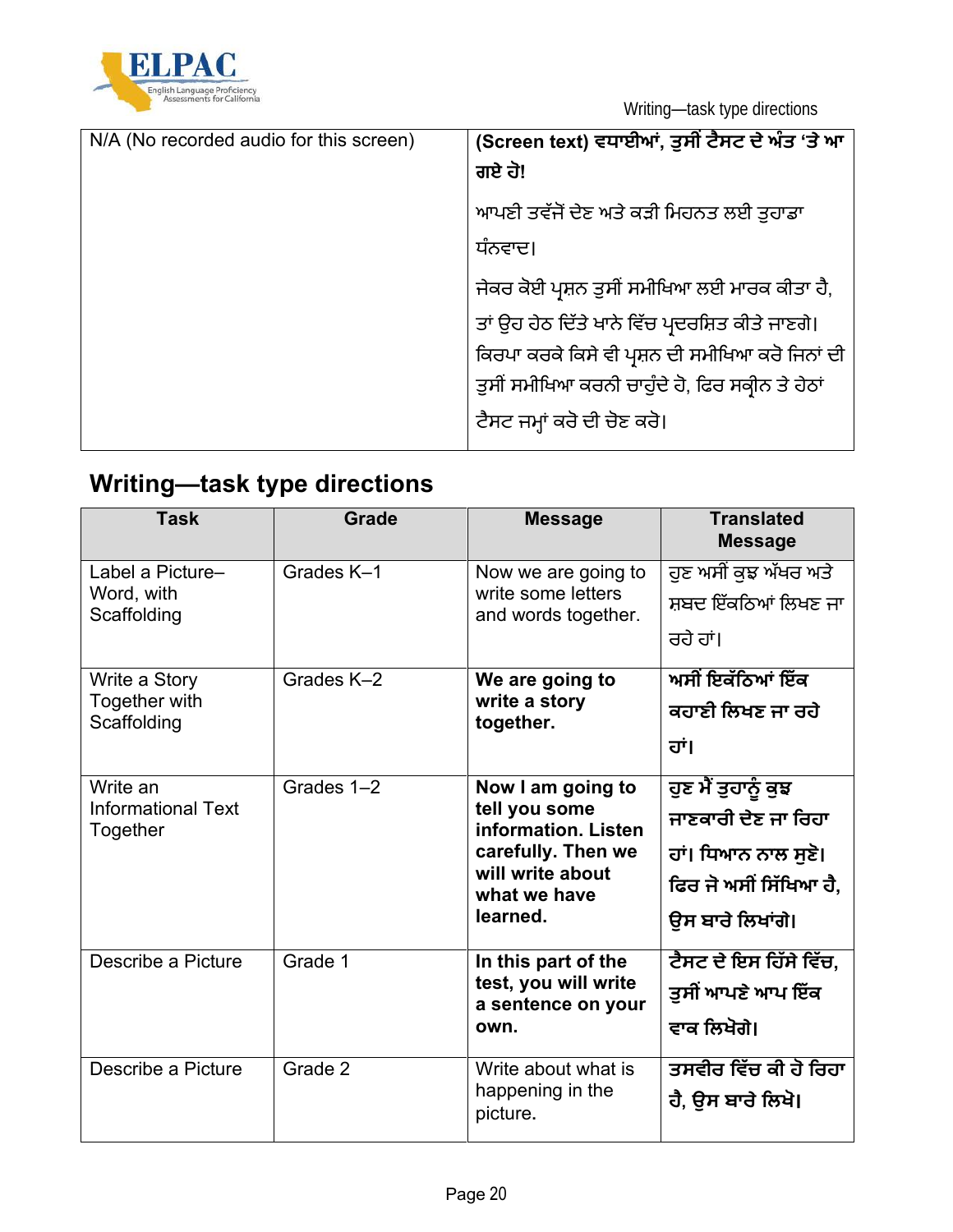

| <b>Task</b>        | Grade       | <b>Message</b>                                                                                                                                                                                                                                                                                         | <b>Translated</b><br><b>Message</b>                                                                                                                                                                                                                                       |
|--------------------|-------------|--------------------------------------------------------------------------------------------------------------------------------------------------------------------------------------------------------------------------------------------------------------------------------------------------------|---------------------------------------------------------------------------------------------------------------------------------------------------------------------------------------------------------------------------------------------------------------------------|
| Describe a Picture | Grades 3-12 | Imagine that you and<br>a partner are going<br>to describe a picture.<br>Your partner has<br>started writing a<br>paragraph about the<br>picture. The<br>paragraph may<br>contain errors. Read<br>your partner's<br>paragraph and then<br>follow the directions<br>for answering the<br>two questions. | ਕਲਪਨਾ ਕਰੋ ਕਿ ਤੁਸੀਂ ਅਤੇ<br>ਇਕ ਸਾਥੀ ਇਕ ਤਸਵੀਰ<br>ਦਾ ਵਰਣਨ ਕਰਨ ਜਾ ਰਹੇ<br>ਹੋ। ਤੁਹਾਡੇ ਸਾਥੀ ਨੇ<br>ਤਸਵੀਰ ਬਾਰੇ ਇਕ ਪੈਰਾ<br>ਲਿਖਣਾ ਸ਼ੁਰੁ ਕਰ ਦਿੱਤਾ ਹੈ।<br>ਪੈਰੇ ਵਿੱਚ ਗਲਤੀਆਂ ਹੋ<br>ਸਕਦੀਆਂ ਹਨ। ਆਪਣੇ<br>ਸਾਥੀ ਦਾ ਪੈਰਾ ਪੜ੍ਹੋ ਅਤੇ<br>ਫਿਰ ਦੋਹਾਂ ਪ੍ਰਸ਼ਨਾਂ ਦੇ ਜਵਾਬ<br>ਲਈ ਹਦਾਇਤਾਂ ਦੀ ਪਾਲਣਾ<br>ਕਰੋ। |

Writing—task type directions (*continuation one*)

| Task<br>Grade | <b>Message</b> | <b>Translated</b><br><b>Message</b> |
|---------------|----------------|-------------------------------------|
|---------------|----------------|-------------------------------------|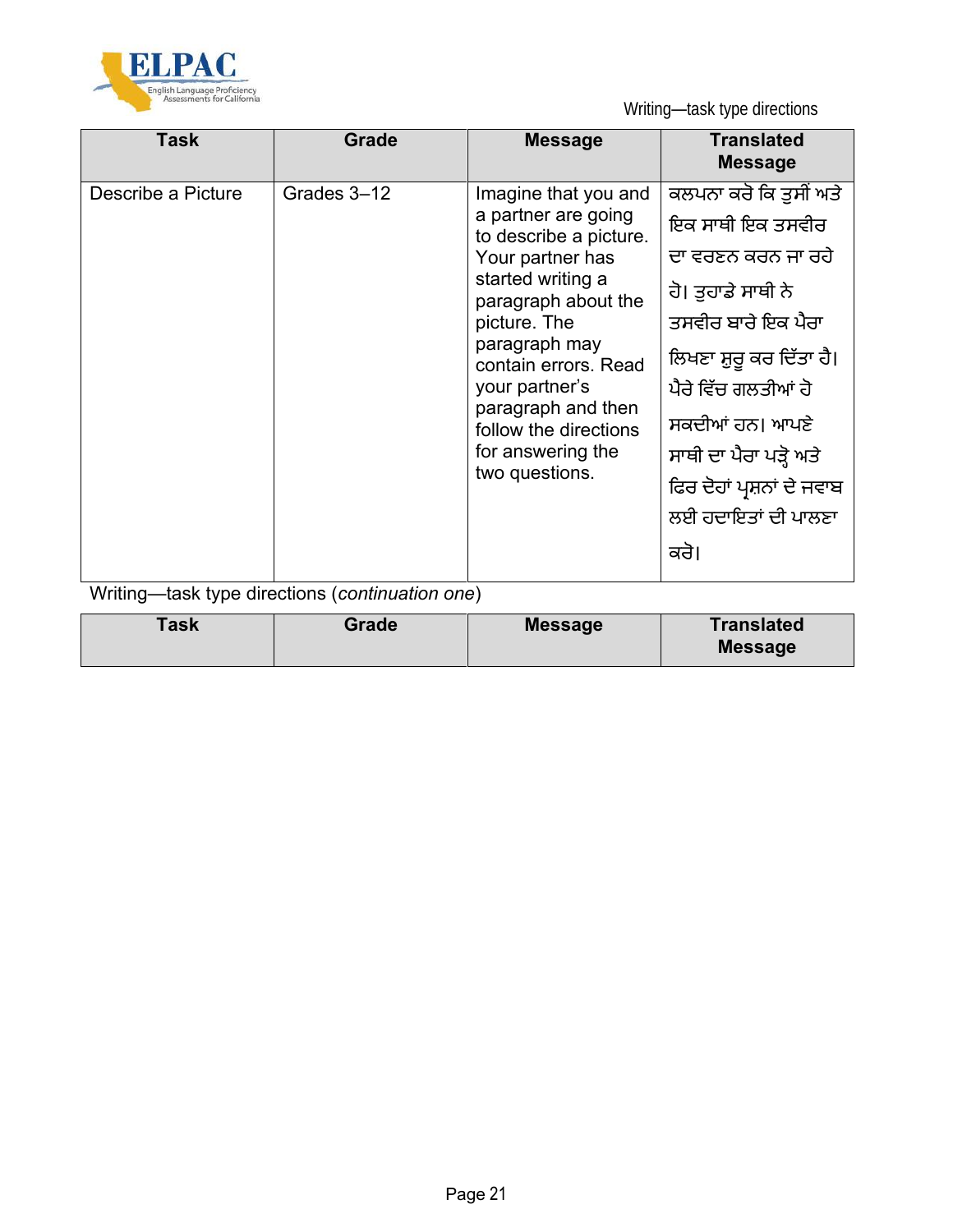

| Write About an<br>Experience | Grade 1 | You are going to<br>write in English<br>about something that<br>happened to you.                                                                                                        | ਤੁਹਾਡੇ ਨਾਲ ਜੋ ਹੋਇਆ ਸੀ<br>ਤੁਸੀਂ ਉਸ ਬਾਰੇ ਅੰਗ੍ਰੇਜ਼ੀ<br>ਵਿੱਚ ਲਿਖਣ ਜਾ ਰਹੇ ਹੋ।                                                                      |
|------------------------------|---------|-----------------------------------------------------------------------------------------------------------------------------------------------------------------------------------------|-----------------------------------------------------------------------------------------------------------------------------------------------|
|                              |         | [Prompt should<br>remain in English]<br>You should write<br>at least one<br>complete<br>sentence.<br>Use descriptions,<br>$\bullet$<br>details, and<br>examples to<br>make your writing | [ਪ੍ਰੰਪਟ ਅੰਗ੍ਰੇਜ਼ੀ ਰਹਿਣੀ<br>ਚਾਹੀਦੀ ਹੈ <br>• ਤੁਹਾਨੂੰ ਘੱਟੋ ਘੱਟ ਇੱਕ<br>ਪੁਰਾ ਵਾਕ ਲਿਖਣਾ<br>ਚਾਹੀਦਾ ਹੈ।<br>ਆਪਣੀ ਲਿਖਤ ਨੂੰ<br>$\bullet$<br>ਦਿਲਚਸਪ ਬਣਾਉਣ |
|                              |         | interesting.                                                                                                                                                                            | ਲਈ ਬਿਰਤਾਂਤ,<br>ਵੇਰਵਿਆਂ ਅਤੇ<br>ਉਦਾਹਰਣਾਂ ਦੀ ਵਰਤੋਂ<br>ਕਰੋ।                                                                                       |

Writing—task type directions (*continuation two*)

| <b>Task</b> |       |                | <b>Translated</b> |
|-------------|-------|----------------|-------------------|
|             | Grade | <b>Message</b> |                   |
|             |       |                | <b>Message</b>    |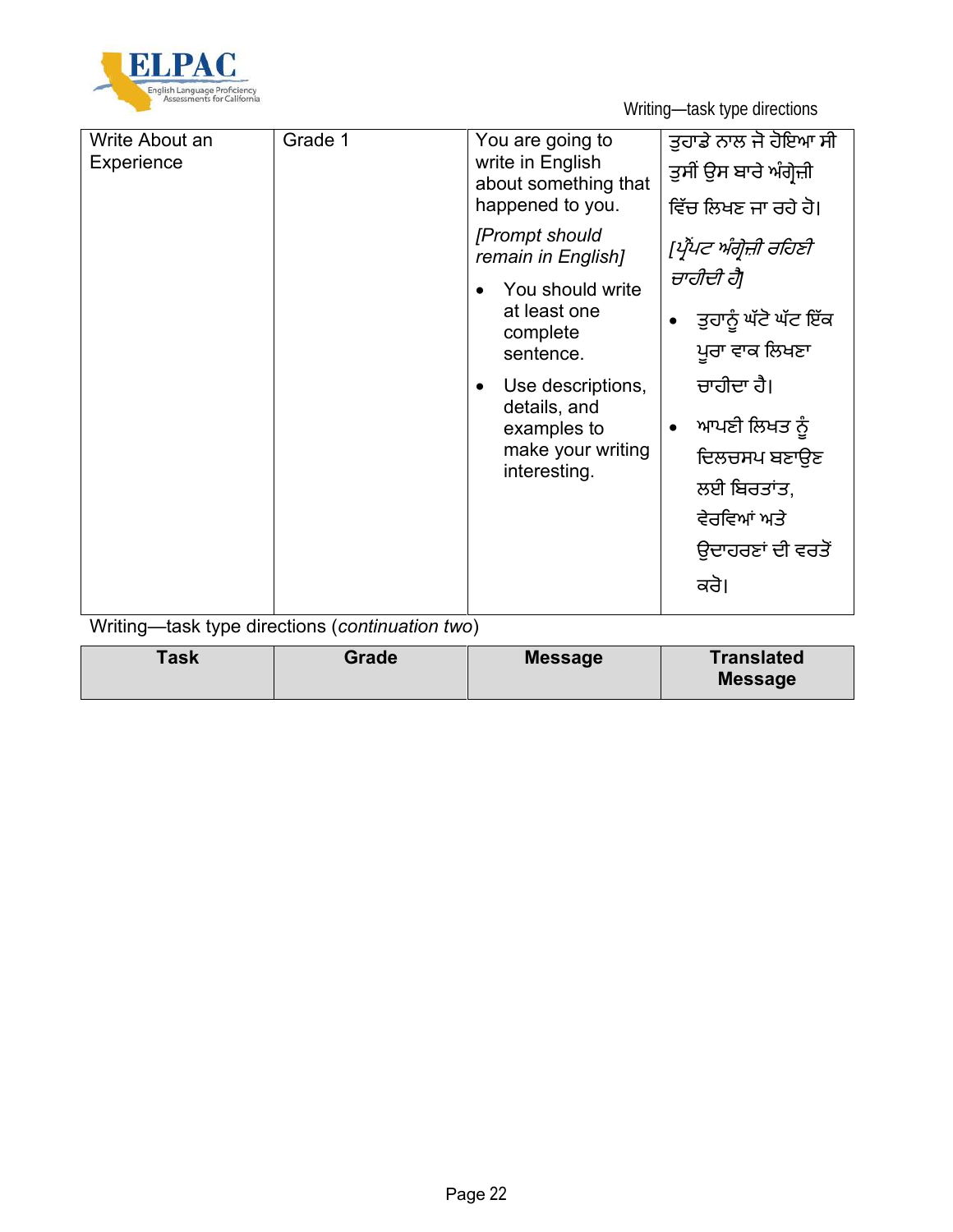

| Write About an<br>Experience | Grade 2                                 | You are going to<br>write a paragraph in                                | ਤੁਸੀਂ ਆਪਣੇ ਵਿਅਕਤੀਗਤ<br>ਅਨੁਭਵਾਂ ਬਾਰੇ ਅੰਗਰੇਜ਼ੀ |
|------------------------------|-----------------------------------------|-------------------------------------------------------------------------|----------------------------------------------|
|                              |                                         | English about your<br>personal experience.                              | ਵਿੱਚ ਇੱਕ ਪੈਰਾ ਲਿਖਣ ਜਾ                        |
|                              |                                         | [Prompt should                                                          | ਰਹੇ ਹੋ।                                      |
|                              |                                         | remain in English]<br>Your paragraph<br>$\bullet$<br>should include at  | [ਪ੍ਰੰਪਟ ਅੰਗ੍ਰੇਜ਼ੀ ਵਿੱਚ ਰਹਿਣੀ<br>ਚਾਹੀਦੀ ਹੈ    |
|                              |                                         | least three<br>complete<br>sentences.                                   | ਤੁਹਾਡੇ ਪੈਰੇ ਵਿੱਚ ਘੱਟੋ<br>ਘੱਟ ਤਿੰਨ ਮੁਕੰਮਲ     |
|                              |                                         | Use descriptions,<br>$\bullet$<br>details, and                          | ਵਾਕ ਸ਼ਾਮਲ ਹੋਣੇ                               |
|                              |                                         | examples to<br>make your writing                                        | ਚਾਹੀਦੇ ਹਨ।                                   |
|                              | interesting.<br>Check your<br>$\bullet$ |                                                                         | ਆਪਣੀ ਲਿਖਤ ਨੂੰ                                |
|                              |                                         | ਦਿਲਚਸਪ ਬਣਾਉਣ<br>ਲਈ ਬਿਰਤਾਂਤ,                                             |                                              |
|                              |                                         | writing for correct<br>grammar, capital<br>letters,<br>punctuation, and | ਵੇਰਵਿਆਂ ਅਤੇ                                  |
|                              |                                         |                                                                         | ਉਦਾਹਰਣਾਂ ਦੀ ਵਰਤੋਂ                            |
|                              |                                         | spelling.<br>Do not write<br>$\bullet$                                  | ਕਰੋ।                                         |
|                              |                                         | outside the box.                                                        | ਸਹੀ ਵਿਆਕਰਨ, ਵੱਡੇ                             |
|                              |                                         | Please write<br>neatly.                                                 | ਅੱਖਰਾਂ, ਵਿਸ਼ਰਾਮ ਚਿੰਨ੍ਹ                       |
|                              |                                         |                                                                         | ਅਤੇ ਸ਼ਬਦ ਜੋੜਾਂ ਲਈ<br>ਆਪਣੀ ਲਿਖਤ ਦੀ            |
|                              |                                         |                                                                         | ਜਾਂਚ ਕਰੋ।                                    |
|                              |                                         |                                                                         | ਖਾਨੇ ਤੋਂ ਬਾਹਰ ਨਾ                             |
|                              |                                         |                                                                         | ਲਿਖੋ। ਕਿਰਪਾ ਕਰਕੇ                             |
|                              |                                         |                                                                         | ਸਾਫ਼-ਸਾਫ਼ ਲਿਖੇ।                              |

Writing—task type directions (*continuation three*)

| Task | Grade | <b>Message</b> | <b>Translated</b> |
|------|-------|----------------|-------------------|
|      |       |                | <b>Message</b>    |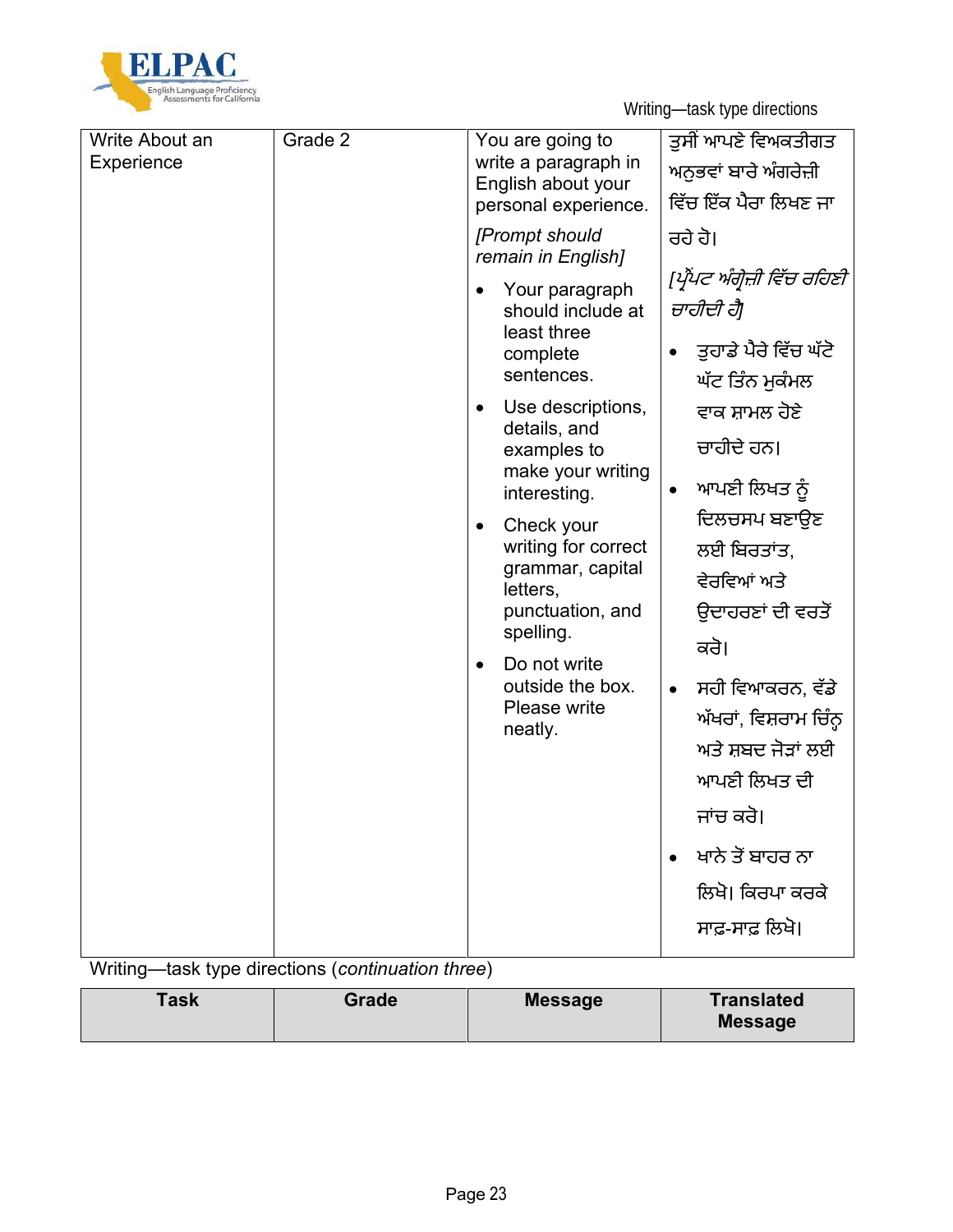

| Write About an<br>Experience | Grades 3-12 | In the following box,<br>you are going to<br>write a paragraph in<br>English about your<br>personal experience.<br>[Recording of prompt]<br>is in English]                                                                                                                                                                                             | ਹੇਠ ਦਿੱਤੇ ਖਾਨੇ ਵਿੱਚ, ਤੁਸੀਂ<br>ਆਪਣੇ ਵਿਅਕਤੀਗਤ<br>ਅਨੁਭਵਾਂ ਬਾਰੇ ਅੰਗ੍ਰੇਜ਼ੀ ਵਿੱਚ<br>ਇੱਕ ਪੈਰਾ ਲਿਖਣ ਜਾ ਰਹੇ<br>ਹੈ।                                                                                                                                                                                                                                                                                        |
|------------------------------|-------------|--------------------------------------------------------------------------------------------------------------------------------------------------------------------------------------------------------------------------------------------------------------------------------------------------------------------------------------------------------|--------------------------------------------------------------------------------------------------------------------------------------------------------------------------------------------------------------------------------------------------------------------------------------------------------------------------------------------------------------------------------------------------|
|                              |             | Your paragraph<br>should include at<br>least three<br>complete<br>sentences and<br>should have a<br>beginning, a<br>middle, and an<br>end.<br>Use descriptions,<br>details, and<br>examples to<br>make your writing<br>interesting.<br>Check your<br>$\bullet$<br>writing for correct<br>grammar, capital<br>letters,<br>punctuation, and<br>spelling. | [ਪ੍ਰੰਪਟ ਦੀ ਰਿਕਾਡਿੰਗ<br>ਅੰਗ੍ਰੇਜ਼ੀ ਵਿੱਚ ਹੋਣੀ ਚਾਹੀਦੀ<br>ਹੈ।<br>ਤੁਹਾਡੇ ਪੈਰੇ ਵਿੱਚ ਘੱਟੋ<br>ਘੱਟ ਤਿੰਨ ਮੁਕੰਮਲ<br>ਵਾਕ ਸ਼ਾਮਲ ਹੋਣੇ<br>ਚਾਹੀਦੇ ਹਨ ਅਤੇ<br>ਉਹਨਾਂ ਵਿੱਚ ਸ਼ੁਰੂਆਤ,<br>ਇੱਕ ਮੱਧ ਅਤੇ ਅੰਤ<br>ਹੋਣਾ ਚਾਹੀਦਾ ਹੈ।<br>ਆਪਣੀ ਲਿਖਤ ਨੂੰ<br>ਦਿਲਚਸਪ ਬਣਾਉਣ<br>ਲਈ ਬਿਰਤਾਂਤ,<br>ਵੇਰਵਿਆਂ ਅਤੇ<br>ਉਦਾਹਰਣਾਂ ਦੀ ਵਰਤੋਂ<br>ਕਰੋ।<br>ਸਹੀ ਵਿਆਕਰਨ, ਵੱਡੇ<br>ਅੱਖਰਾਂ, ਵਿਸ਼ਰਾਮ ਚਿੰਨ੍ਹ<br>ਅਤੇ ਸ਼ਬਦ ਜੋੜਾਂ ਲਈ<br>ਆਪਣੀ ਲਿਖਤ ਦੀ<br>ਜਾਂਚ ਕਰੋ। |

# Writing—task type directions (*continuation four*)

| Task | Grade | <b>Message</b> | <b>Translated</b><br><b>Message</b> |
|------|-------|----------------|-------------------------------------|
|------|-------|----------------|-------------------------------------|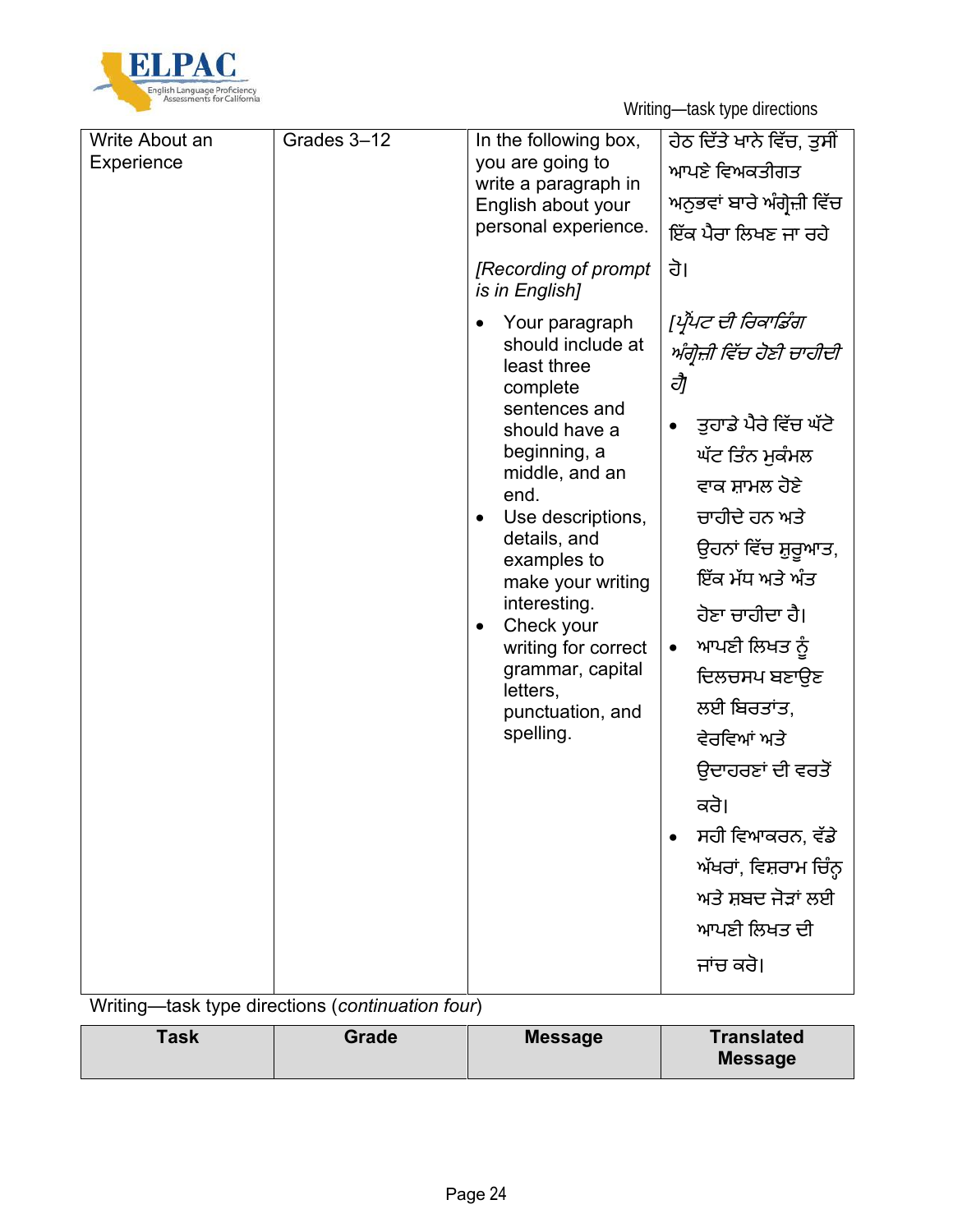

| <b>Write About</b><br>Academic<br>Information | Grades 3-5                                                                                                    | Imagine that you are<br>writing a description<br>with a classmate.<br>Your classmate filled<br>in information in a<br>graphic organizer.<br>Read the details in<br>the graphic<br>organizer. Then use<br>the information to<br>answer the two<br>questions. | ਕਲਪਨਾ ਕਰੋ ਕਿ ਤੁਸੀਂ ਇੱਕ<br>ਸਹਿਪਾਠੀ ਦੇ ਨਾਲ ਇੱਕ<br>ਬਿਰਤਾਂਤ ਲਿਖ ਰਹੇ ਹੋ।<br>ਤੁਹਾਡੇ ਸਹਿਪਾਠੀ ਨੇ ਇੱਕ<br>ਗ੍ਰਾਫਿਕ ਪ੍ਰਬੰਧਕ ਵਿੱਚ<br>ਜਾਣਕਾਰੀ ਭਰੀ। ਗ੍ਰਾਫਿਕ<br>ਪ੍ਰਬੰਧਕ ਵਿੱਚ ਵੇਰਵੇ ਪੜ੍ਹੋ।<br>ਫਿਰ ਜਾਣਕਾਰੀ ਦੀ ਵਰਤੋਂ<br>ਦੋਨਾਂ ਪ੍ਰਸ਼ਨਾਂ ਦੇ ਉੱਤਰ ਦੇਣ<br>ਲਈ ਕਰੋ। |
|-----------------------------------------------|---------------------------------------------------------------------------------------------------------------|-------------------------------------------------------------------------------------------------------------------------------------------------------------------------------------------------------------------------------------------------------------|--------------------------------------------------------------------------------------------------------------------------------------------------------------------------------------------------------------------------------------------|
| <b>Write About</b><br>Academic<br>Information | Grades 6-12<br>$(M/\mu)$ is a set of $\mu$ and $\mu$ is a set of $(M/\mu)$ is a set of $(M/\mu)$ is $(M/\mu)$ | Imagine that you are<br>working on a group<br>project. Some<br>members of your<br>group have created<br>a graphic organizer.<br>Use the information<br>in the graphic<br>organizer to answer<br>the two questions.                                          | ਕਲਪਨਾ ਕਰੋ ਕਿ ਤੁਸੀਂ ਇੱਕ<br>ਗਰੁੱਪ ਪ੍ਰੋਜੈਕਟ ਤੇ ਕੰਮ ਕਰ<br>ਰਹੇ ਹੋ। ਤੁਹਾਡੇ ਸਮੂਹ ਦੇ<br>ਕੁਝ ਮੈਂਬਰਾਂ ਨੇ ਇੱਕ ਗ੍ਰਾਫਿਕ<br>ਪ੍ਰਬੰਧਕ ਬਣਾਇਆ ਹੈ। ਦੋਨਾਂ<br>ਪ੍ਰਸ਼ਨਾਂ ਦੇ ਜਵਾਬ ਦੇਣ ਲਈ<br>ਗ੍ਰਾਫਿਕ ਪ੍ਰਬੰਧਖ ਵਿੱਚ<br>ਜਾਣਕਾਰੀ ਦੀ ਵਰਤੋਂ ਕਰੋ।                          |

Writing—task type directions (*continuation five*)

| Task | Grade | <b>Message</b> | <b>Translated</b><br><b>Message</b> |
|------|-------|----------------|-------------------------------------|
|      |       |                |                                     |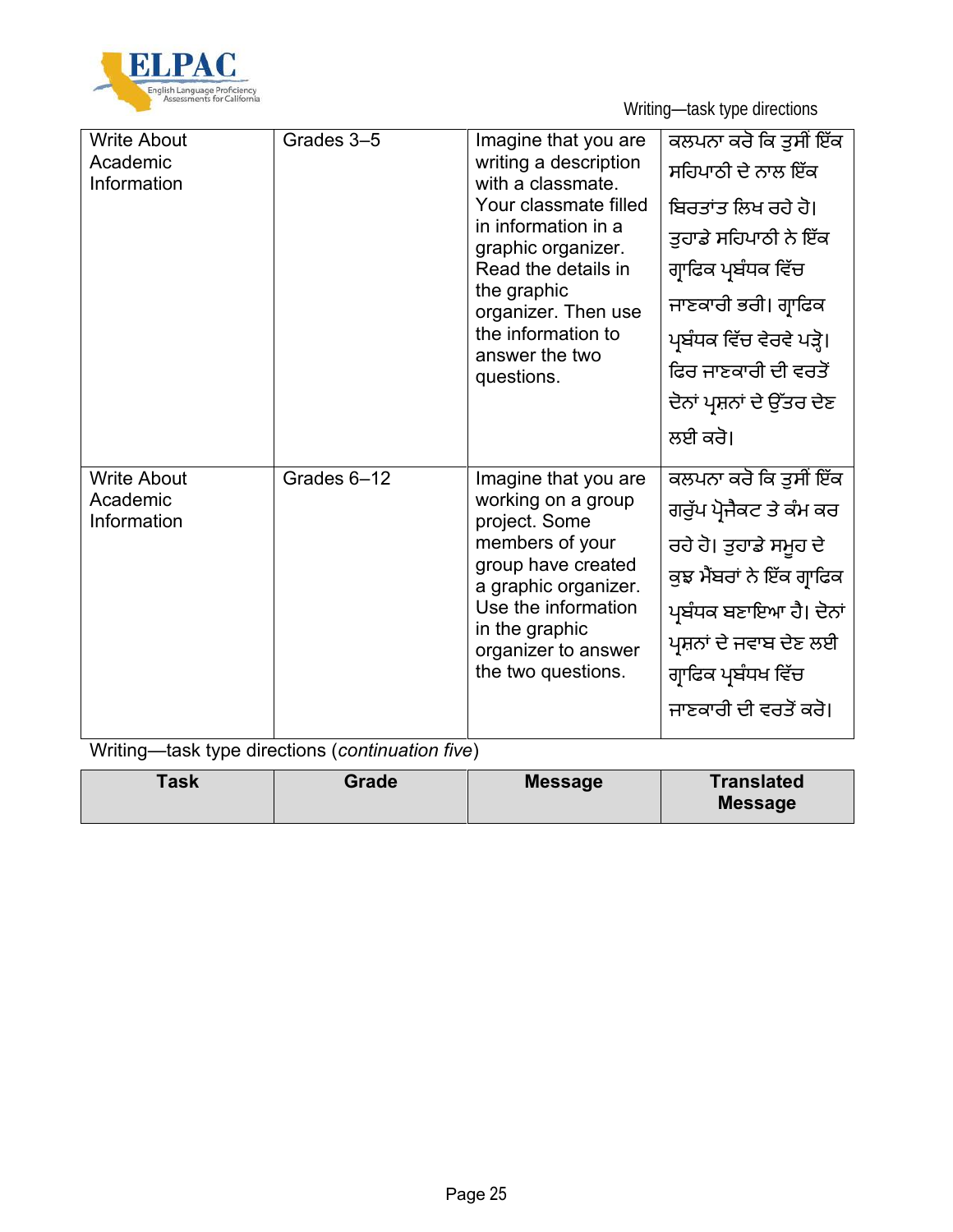

| Justify an Opinion | Grades 3-5 | $\bullet$<br>$\bullet$ | In the following box,<br>you are going to<br>write at least one<br>paragraph in English<br>about an important<br>issue.<br>[Recording of prompt<br>is in English]<br>Think about what<br>you will write<br>before you begin<br>writing.<br>State your                  | ਹੋ।<br>ਹੈ | ਹੇਠ ਦਿੱਤੇ ਖਾਨੇ ਵਿੱਚ, ਤੁਸੀਂ<br>ਇੱਕ ਮਹੱਤਵਪੂਰਨ ਮੁੱਦੇ ਤੇ<br>ਅੰਗਰੇਜ਼ੀ ਵਿੱਚ ਘੱਟੋ ਘੱਟ<br>ਇੱਕ ਪੈਰਾ ਲਿਖਣ ਜਾ ਰਹੇ<br>[ਪ੍ਰੰਪਟ ਦੀ ਰਿਕਾਡਿੰਗ<br>ਅੰਗ੍ਰੇਜ਼ੀ ਵਿੱਚ ਹੋਣੀ ਚਾਹੀਦੀ<br>ਲਿਖਣਾ ਸ਼ੁਰੂ ਕਰਨ ਤੋਂ                                                                                                                               |
|--------------------|------------|------------------------|------------------------------------------------------------------------------------------------------------------------------------------------------------------------------------------------------------------------------------------------------------------------|-----------|------------------------------------------------------------------------------------------------------------------------------------------------------------------------------------------------------------------------------------------------------------------------------------------------------------------|
|                    |            | $\bullet$<br>$\bullet$ | opinion clearly<br>and give two or<br>more reasons to<br>support your<br>opinion.<br>The paragraph<br>should include at<br>least three<br>complete<br>sentences.<br>Check your<br>writing for correct<br>grammar, capital<br>letters,<br>punctuation, and<br>spelling. | $\bullet$ | ਪਹਿਲਾਂ, ਤੁਸੀਂ ਕੀ<br>ਲਿਖੋਗੇ ਇਸ ਬਾਰੇ<br>ਸੋਚੇ।<br>ਆਪਣੀ ਰਾਏ ਨੂੰ<br>ਸਪੱਸ਼ਟ ਤੌਰ ਤੇ ਦੱਸੋ<br>ਅਤੇ ਆਪਣੀ ਰਾਏ ਦੇ<br>ਸਮਰਥਨ ਲਈ ਦੋ ਜਾਂ<br>ਵਧੇਰੇ ਕਾਰਨ ਦੱਸੋ।<br>ਪੈਰੇ ਵਿੱਚ ਘੱਟੋ ਘੱਟ<br>ਤਿੰਨ ਮੁਕੰਮਲ ਵਾਕ<br>ਸ਼ਾਮਲ ਹੋਣੇ ਚਾਹੀਦੇ<br>ਹਨ।<br>ਸਹੀ ਵਿਆਕਰਨ, ਵੱਡੇ<br>ਅੱਖਰਾਂ, ਵਿਸ਼ਰਾਮ ਚਿੰਨ੍ਹ<br>ਅਤੇ ਸ਼ਬਦ ਜੋਤਾਂ ਲਈ<br>ਆਪਣੀ ਲਿਖਤ ਦੀ<br>ਜਾਂਚ ਕਰੋ। |
|                    |            |                        |                                                                                                                                                                                                                                                                        |           |                                                                                                                                                                                                                                                                                                                  |

# Writing—task type directions (*continuation six*)

| Task | Grade | <b>Message</b> | <b>Translated</b><br><b>Message</b> |
|------|-------|----------------|-------------------------------------|
|      |       |                |                                     |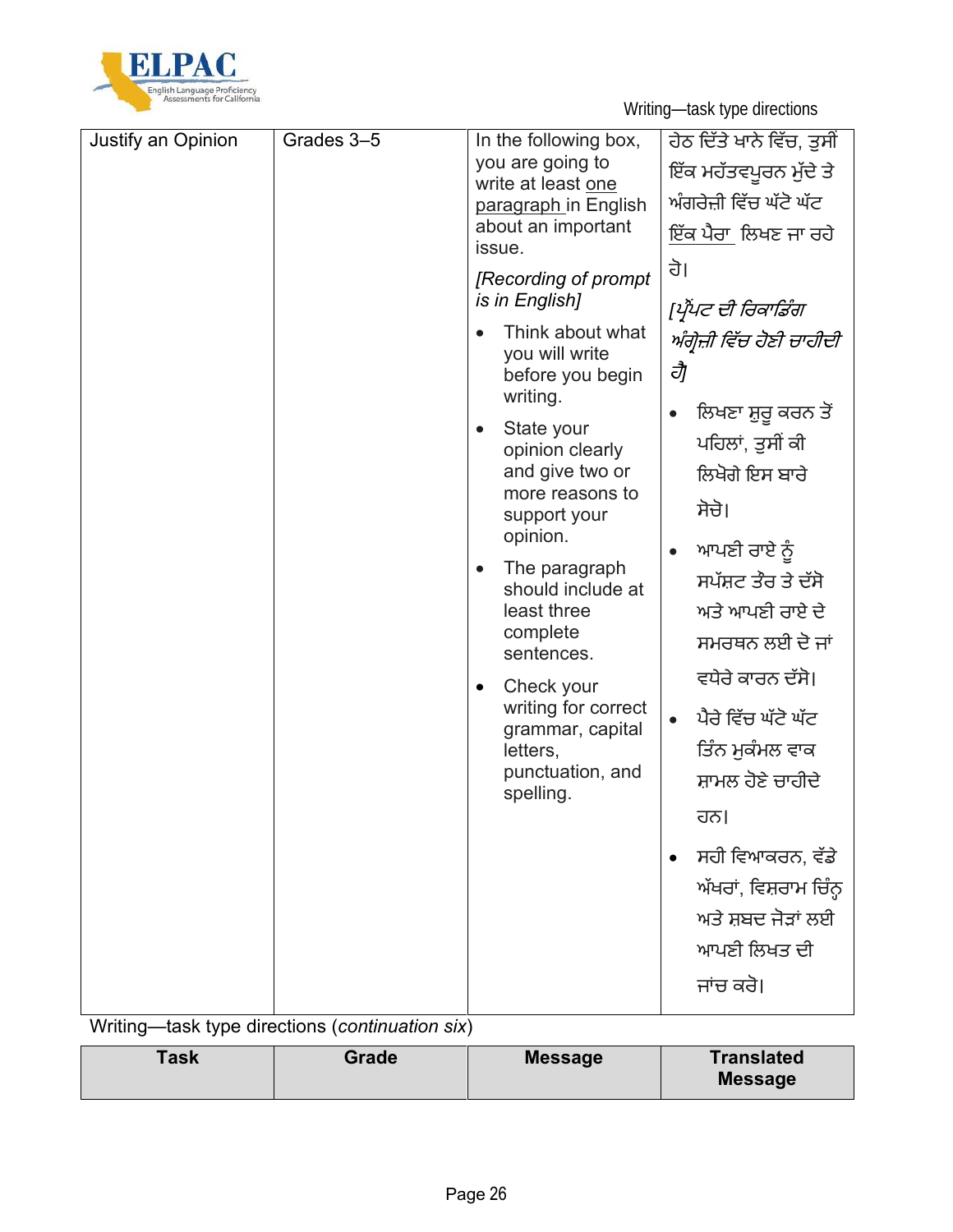

| Justify an Opinion | Grades 6-12 | In the following box,<br>you are going to<br>write at least two<br>paragraphs in<br>English about an<br>important issue.<br>[Recording of prompt<br>is in English]<br>Think about what<br>you will write<br>before you begin<br>writing.<br>State your<br>$\bullet$<br>opinion clearly<br>and give two or<br>more reasons to<br>support your<br>opinion.<br>The paragraphs<br>$\bullet$<br>should include at<br>least three<br>complete<br>sentences.<br>Check your<br>$\bullet$<br>writing for correct<br>grammar, capital<br>letters,<br>punctuation, and<br>spelling. | ਹੇਠ ਦਿੱਤੇ ਖਾਨੇ ਵਿੱਚ, ਤੁਸੀਂ<br>ਇੱਕ ਮਹੱਤਵਪੂਰਨ ਮੁੱਦੇ ਤੇ<br>ਅੰਗਰੇਜ਼ੀ ਵਿੱਚ ਘੱਟੋ ਘੱਟ ਦੇ<br>ਪੈਰੇ ਲਿਖਣ ਜਾ ਰਹੇ ਹੋ।<br>[ਪ੍ਰੰਪਟ ਦੀ ਰਿਕਾਡਿੰਗ<br>ਅੰਗ੍ਰੇਜ਼ੀ ਵਿੱਚ ਹੋਣੀ ਚਾਹੀਦੀ<br>ਹੈ]<br>ਲਿਖਣਾ ਸ਼ੁਰੂ ਕਰਨ ਤੋਂ<br>ਪਹਿਲਾਂ, ਤੁਸੀਂ ਕੀ<br>ਲਿਖੋਗੇ ਇਸ ਬਾਰੇ<br>ਸੋਚੇ।<br>ਆਪਣੀ ਰਾਏ ਨੂੰ<br>ਸਪੱਸ਼ਟ ਤੌਰ ਤੇ ਦੱਸੋ<br>ਅਤੇ ਆਪਣੀ ਰਾਏ ਦੇ<br>ਸਮਰਥਨ ਲਈ ਦੋ ਜਾਂ<br>ਵਧੇਰੇ ਕਾਰਨ ਦੱਸੋ।<br>ਪੈਰੇ ਵਿੱਚ ਘੱਟੋ ਘੱਟ<br>$\bullet$<br>ਤਿੰਨ ਮੁਕੰਮਲ ਵਾਕ<br>ਸ਼ਾਮਲ ਹੋਣੇ ਚਾਹੀਦੇ<br>ਹਨ।<br>ਸਹੀ ਵਿਆਕਰਨ, ਵੱਡੇ<br>ਅੱਖਰਾਂ, ਵਿਸ਼ਰਾਮ ਚਿੰਨ੍ਹ |
|--------------------|-------------|--------------------------------------------------------------------------------------------------------------------------------------------------------------------------------------------------------------------------------------------------------------------------------------------------------------------------------------------------------------------------------------------------------------------------------------------------------------------------------------------------------------------------------------------------------------------------|-----------------------------------------------------------------------------------------------------------------------------------------------------------------------------------------------------------------------------------------------------------------------------------------------------------------------------------------------------------------------------------------------------------------------------------------------------------------------------|
|                    |             |                                                                                                                                                                                                                                                                                                                                                                                                                                                                                                                                                                          | ਅਤੇ ਸ਼ਬਦ ਜੋੜਾਂ ਲਈ<br>ਆਪਣੀ ਲਿਖਤ ਦੀ<br>ਜਾਂਚ ਕਰੋ।                                                                                                                                                                                                                                                                                                                                                                                                                              |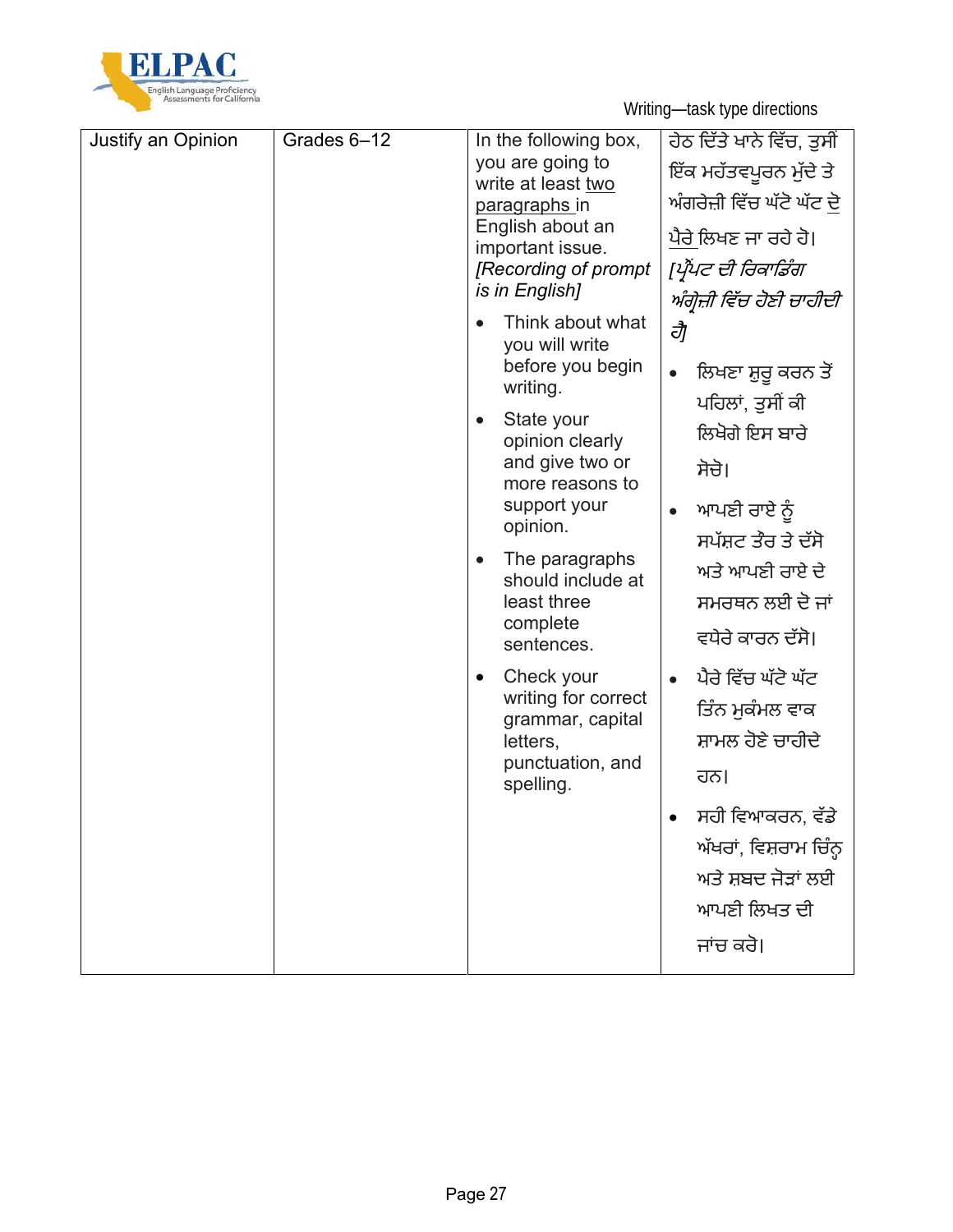

# **Speaking—Domain-level Directions**

# *Kindergarten Through Grade Two*

### **Screen**

Speaking Test

| Spoken by Test Examiner (read aloud<br>from the DFA)                                                                                                                                                                                                                                                                     | <b>Translated Message</b>                                                                                                                                                                                                                                                                                                                            |
|--------------------------------------------------------------------------------------------------------------------------------------------------------------------------------------------------------------------------------------------------------------------------------------------------------------------------|------------------------------------------------------------------------------------------------------------------------------------------------------------------------------------------------------------------------------------------------------------------------------------------------------------------------------------------------------|
| Today, you will take the ELPAC test.<br>First, I am going to sign you in.<br>[Follow login directions, including the<br>recording check and sound and audio<br>check]<br>Remember to answer all of the questions<br>in English. If you want me to repeat a<br>question, you can ask me to. Now we are<br>going to begin. | ਅੱਜ, ਤੁਸੀਂ ELPAC ਟੈਸਟ ਵਿੱਚ ਹਿੱਸਾ ਲਓਗੇ।<br>ਪਹਿਲਾਂ, ਮੈਂ ਤੁਹਾਨੂੰ ਸਾਈਨ ਇਨ ਕਰ ਰਿਹਾ ਹਾਂ।<br>[ਰਿਕਾਰਡਿੰਗ ਜਾਂਚ ਅਤੇ ਆਵਾਜ਼ ਅਤੇ ਆਡੀਓ ਜਾਂਚ ਸਮੇਤ,<br>ਲੈਗਇਨ ਨਿਰਦੇਸ਼ਾਂ ਦਾ ਪਾਲਣ ਕਰੋ]<br>ਸਾਰੇ ਪ੍ਰਸ਼ਨਾਂ ਦੇ ਜਵਾਬ ਅੰਗਰੇਜ਼ੀ ਵਿੱਚ ਦੇਣੇ ਯਾਦ ਰੱਖੋ।<br>ਜੇਕਰ ਤੁਸੀਂ ਚਾਹੁੰਦੇ ਹੋ ਕਿ ਮੈਂ ਕਿਸੇ ਪ੍ਰਸ਼ਨ ਨੂੰ ਦੁਹਰਾਵਾਂ,<br>ਤਾਂ ਤੁਸੀਂ ਮੈਨੂੰ ਆਖ ਸਕਦੇ ਹੋ। ਹੁਣ ਅਸੀਂ ਸ਼ੁਰੂ ਕਰਨ ਜਾ<br>ਰਹੇ ਹਾਂ। |

# *Grades Three Through Twelve*

## **Screen**

Speaking Test

| Spoken by Test Examiner (read aloud<br>from the DFA)                                                                                            | <b>Translated Message</b>                                                                                                                                                     |
|-------------------------------------------------------------------------------------------------------------------------------------------------|-------------------------------------------------------------------------------------------------------------------------------------------------------------------------------|
| Today you will take the Speaking section<br>of the ELPAC. First, I am going to sign                                                             | ਅੱਜ ਤੁਸੀਂ ELPAC ਦੇ ਸਪੀਕਿੰਗ ਭਾਗ ਵਿੱਚ ਹਿੱਸਾ                                                                                                                                     |
| you in.                                                                                                                                         | ਲਓਗੇ। ਪਹਿਲਾਂ, ਮੈਂ ਤੁਹਾਨੂੰ ਸਾਈਨ ਇਨ ਕਰ ਰਿਹਾ ਹਾਂ।                                                                                                                                |
| [Follow login directions, including the<br>recording check and sound and audio<br>check]                                                        | [ਰਿਕਾਰਡਿੰਗ ਜਾਂਚ ਅਤੇ ਆਵਾਜ਼ ਅਤੇ ਆਡੀਓ ਜਾਂਚ ਸਮੇਤ,<br>ਲੈਗਇਨ ਨਿਰਦੇਸ਼ਾਂ ਦਾ ਪਾਲਣ ਕਰੋ]                                                                                                 |
| Remember to answer all of the questions<br>in English. If you want me to repeat a<br>question, you can ask me to. Now we are<br>going to begin. | ਸਾਰੇ ਪ੍ਰਸ਼ਨਾਂ ਦੇ ਜਵਾਬ ਅੰਗਰੇਜ਼ੀ ਵਿੱਚ ਦੇਣੇ ਯਾਦ ਰੱਖੋ।<br>ਜੇਕਰ ਤੁਸੀਂ ਚਾਹੁੰਦੇ ਹੋ ਕਿ ਮੈਂ ਕਿਸੇ ਪ੍ਰਸ਼ਨ ਨੂੰ ਦੁਹਰਾਵਾਂ,<br>ਤਾਂ ਤੁਸੀਂ ਮੈਨੂੰ ਆਖ ਸਕਦੇ ਹੋ। ਹੁਣ ਅਸੀਂ ਸ਼ੁਰੂ ਕਰਨ ਜਾ<br>ਰਹੇ ਹਾਂ। |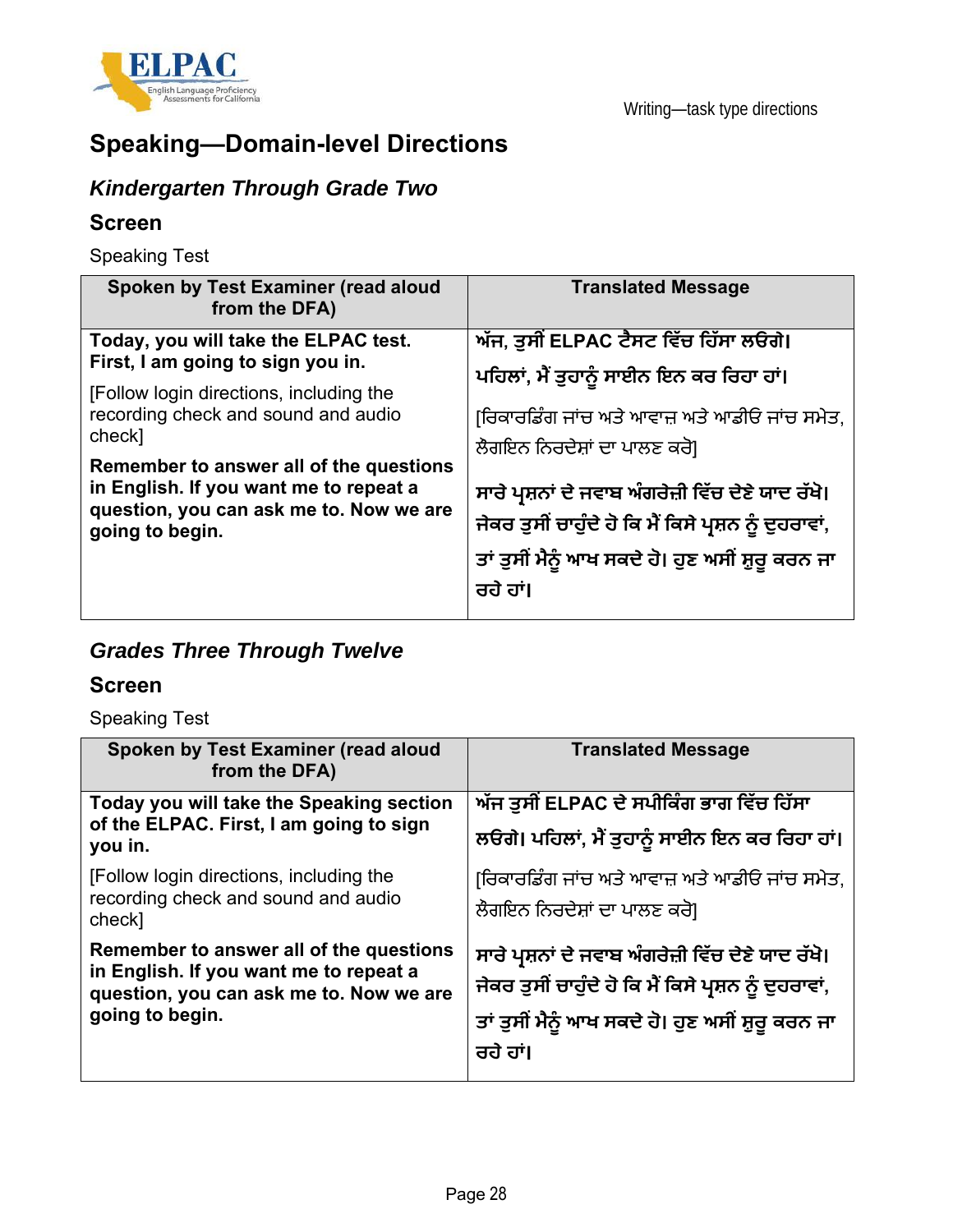

## *Kindergarten Through Grade 12 Review Screen*

#### **Screen**

#### **Congratulations, you reached the end of the test!**

Thank you for your attention and hard work.

If there are any questions you marked for review, they will be displayed in the box below. Please finish reviewing any questions you want to, then select Submit Test at the bottom of the screen.

| Spoken by Test Examiner (read aloud<br>from the DFA)                                    | <b>Translated Message</b>                                                            |
|-----------------------------------------------------------------------------------------|--------------------------------------------------------------------------------------|
| This is the end of the Speaking test.<br>Thank you for your attention and hard<br>work. | ਇਹ ਸਪੀਕਿੰਗ ਟੈਸਟ ਦਾ ਅੰਤਮ ਭਾਗ ਹੈ। ਆਪਣੀ<br>ٰ ਤਵੱਜੋਂ ਦੇਣ ਅਤੇ ਕੜੀ ਮਿਹਨਤ ਲਈ ਤੁਹਾਡਾ ਧੰਨਵਾਦ। |

# **Speaking—task type directions**

| <b>Task</b>               | <b>Grade</b> | <b>Message</b>                                                                                                                                                                         | <b>Translated</b><br>Message                                                                                                                                                               |
|---------------------------|--------------|----------------------------------------------------------------------------------------------------------------------------------------------------------------------------------------|--------------------------------------------------------------------------------------------------------------------------------------------------------------------------------------------|
| <b>Talk About a Scene</b> | Grades K-12  | Look at the picture. I<br>am going to ask you<br>some questions<br>about it.                                                                                                           | ਤਸਵੀਰ ਵੱਲ ਵੇਖੋ ਮੈਂ ਤੁਹਾਨੂੰ<br>ਇਸ ਬਾਰੇ ਕੁਝ ਪ੍ਰਸ਼ਨ ਪੁੱਛਣ<br>ਜਾ ਰਿਹਾ ਹਾਂ।                                                                                                                     |
| <b>Speech Functions</b>   | Grades 2-5   | I am going to tell you<br>about a situation that<br>could happen to you.<br>Then, tell me what<br>you would say.                                                                       | ਮੈਂ ਤੁਹਾਨੂੰ ਅਜਿਹੀ ਸਥਿਤੀ<br>ਬਾਰੇ ਦੱਸਣ ਜਾ ਰਿਹਾ ਹਾਂ ਜੇ<br>ਤੁਹਾਡੇ ਨਾਲ ਹੋ ਸਕਦੀ ਹੈ।<br>ਫਿਰ, ਮੈਨੂੰ ਦੱਸੋ ਕਿ ਤੁਸੀਂ ਕੀ<br>ਕਹੋਗੇ।                                                                     |
| <b>Speech Functions</b>   | Grades 6-12  | I'm going to tell<br>you about a<br>situation that could<br>happen to you.<br>Then, tell me what<br>you would say.<br>Make sure your<br>answer is<br>appropriate for<br>your audience. | ਮੈਂ ਤੁਹਾਨੂੰ ਅਜਿਹੀ ਸਥਿਤੀ<br>ਬਾਰੇ ਦੱਸਣ ਜਾ ਰਿਹਾ ਹਾਂ<br>ਜੋ ਤੁਹਾਡੇ ਨਾਲ ਹੋ ਸਕਦੀ<br>ਹੈ। ਫਿਰ, ਮੈਨੂੰ ਦੱਸੋ ਕਿ<br>ਤੁਸੀਂ ਕੀ ਕਹੋਗੇ। ਇਹ<br>ਯਕੀਨੀ ਬਣਾਓ ਕਿ ਤੁਹਾਡਾ<br>ਜਵਾਬ ਤੁਹਾਡੇ ਦਰਸ਼ਕਾਂ<br>ਲਈ ਢੁੱਕਵਾਂ ਹੈ। |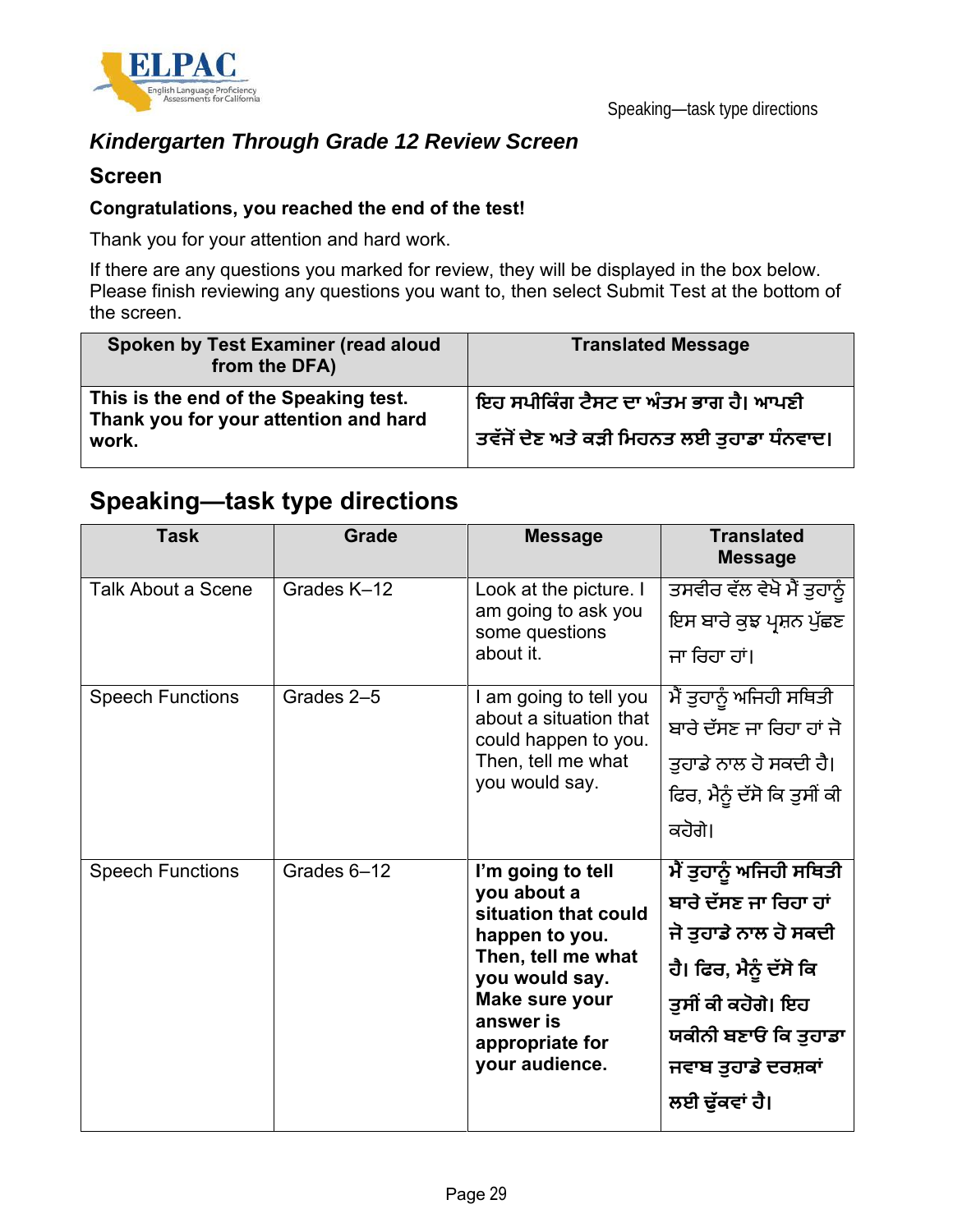

| Task               | Grade       | <b>Message</b>                             | <b>Translated</b><br><b>Message</b>         |
|--------------------|-------------|--------------------------------------------|---------------------------------------------|
| Support an Opinion | Grades K-12 | I am going to ask<br>you for your opinion. | ਮੈਂ ਤੁਹਾਨੂੰ ਤੁਹਾਡੀ ਰਾਇ<br>ਪੱਛਣ ਜਾ ਰਿਹਾ ਹਾਂ। |

Speaking—task type directions (*continuation one*)

| <b>Task</b>                               | <b>Grade</b> | <b>Message</b>                                                                                                                                                                                                                                      | <b>Translated</b><br><b>Message</b>                                                                                                                                                                                                                           |
|-------------------------------------------|--------------|-----------------------------------------------------------------------------------------------------------------------------------------------------------------------------------------------------------------------------------------------------|---------------------------------------------------------------------------------------------------------------------------------------------------------------------------------------------------------------------------------------------------------------|
| Retell a Narrative                        | Grade K-5    | Look at the pictures.                                                                                                                                                                                                                               | ਤਸਵੀਰਾਂ ਵੱਲ ਵੇਖੋ।                                                                                                                                                                                                                                             |
|                                           |              | I am going to tell you<br>a story about the<br>pictures. Listen<br>carefully. You will<br>hear the story only<br>once. When I am<br>finished, you will use<br>the pictures to tell<br>the story back to me.                                         | ਮੈਂ ਤੁਹਾਨੂੰ ਤਸਵੀਰਾਂ ਬਾਰੇ<br>ਇੱਕ ਕਹਾਣੀ ਸੁਣਾਉਣ ਜਾ<br>ਰਿਹਾ ਹਾਂ। ਧਿਆਨ ਨਾਲ<br>ਸੁਣੋ। ਤੁਸੀਂ ਕਹਾਣੀ ਸਿਰਫ<br>ਇੱਕ ਵਾਰ ਸੁਣੋਗੇ। ਜਦੋਂ ਮੈਂ<br>ਪੁਰਾ ਕਰ ਲਵਾਂਗਾ, ਤਾਂ ਤੁਸੀਂ<br>ਤਸਵੀਰਾਂ ਦੀ ਵਰਤੋਂ ਮੈਨੂੰ<br>ਕਹਾਣੀ ਵਾਪਸ ਦੱਸਣ ਲਈ<br>ਕਰੋਂਗੇ।                                           |
| <b>Present and Discuss</b><br>Information | Grades 6-12  | I am going to ask<br>you to talk about a<br>graphic. Look at the<br>graphic.<br>[Prompt should<br>remain in English]<br>Take some time to<br>read the graphic to<br>yourself. Let me<br>know when you are<br>ready for me to ask<br>you a question. | ਮੈਂ ਤੁਹਾਡੇ ਨਾਲ ਗ੍ਰਾਫਿਕ<br>ਬਾਰੇ ਗੱਲ ਕਰਨ ਲਈ<br>ਕਰਨ ਜਾ ਰਿਹਾ ਹਾਂ।<br>ਗ੍ਰਾਫਿਕਸ ਵੱਲ ਵੇਖੋ।<br>[ਪ੍ਰੰਪਟ ਅੰਗ੍ਰੇਜ਼ੀ ਵਿੱਚ ਰਹਿਣੀ<br>ਚਾਹੀਦੀ ਹੈੈੈ<br>ਗ੍ਰਾਫਿਕ ਨੂੰ ਆਪਣੇ ਲਈ<br>ਪੜ੍ਹਣ ਲਈ ਕੁਝ ਸਮਾਂ ਲਓ।<br>ਜਦੋਂ ਤੁਸੀਂ ਮੇਰੇ ਤੋਂ ਕੋਈ<br>ਪ੍ਰਸ਼ਨ ਪੁੱਛਣ ਲਈ ਤਿਆਰ<br>ਹੋਵੋ ਤਾਂ ਮੈਨੂੰ ਦੱਸੋ। |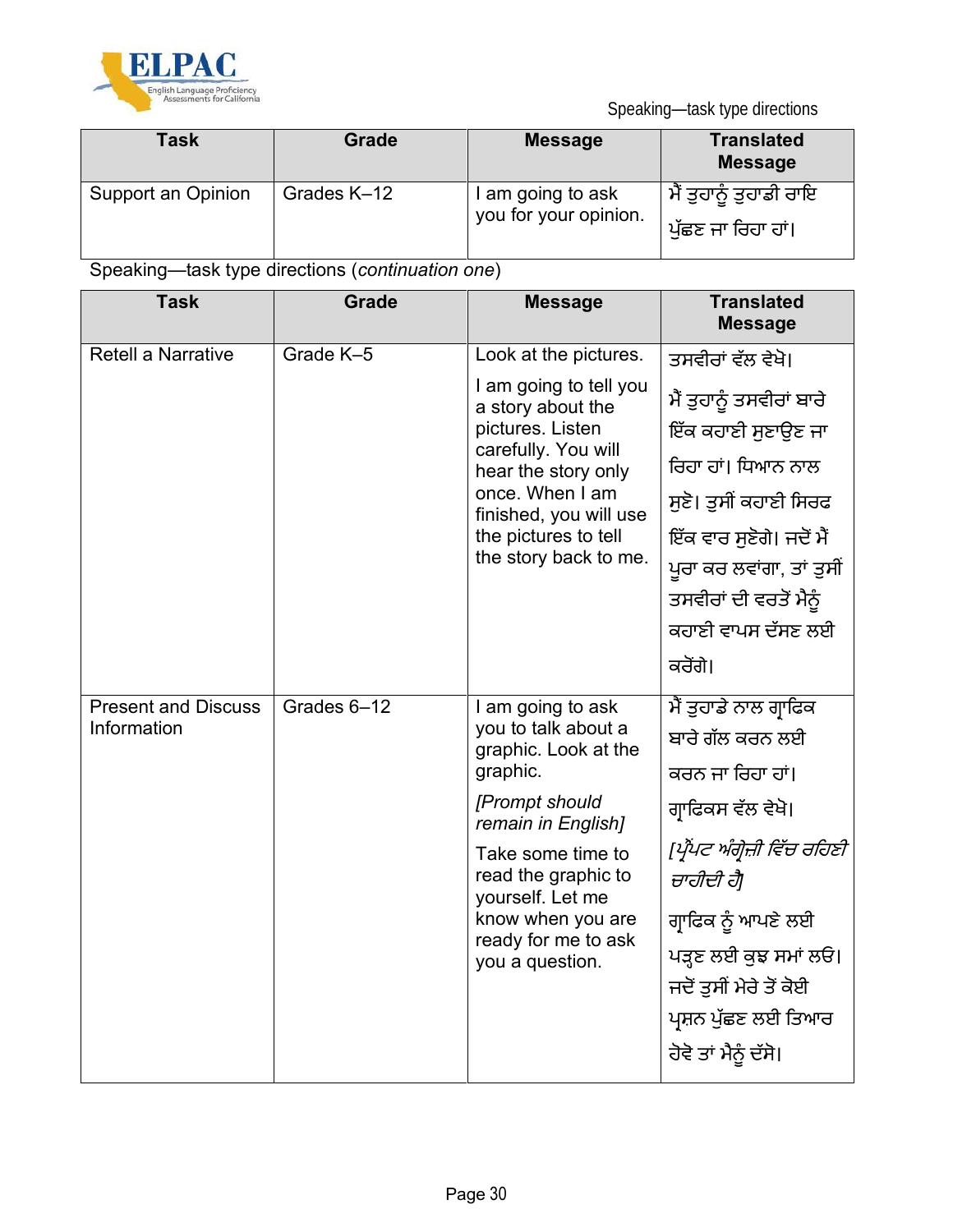

Speaking—task type directions

| Summarize an             | Grade K-2 | I am going to tell you                     | ਮੈਂ ਤੁਹਾਨੂੰ ਕੁਝ ਜਾਣਕਾਰੀ  |
|--------------------------|-----------|--------------------------------------------|--------------------------|
| Academic<br>Presentation |           | some information.<br>Listen carefully. You | ਦੇਣ ਜਾ ਰਿਹਾ ਹਾਂ। ਧਿਆਨ    |
|                          |           | will hear the<br>information only          | ਨਾਲ ਸੁਣੋ। ਤੁਸੀਂ ਜਾਣਕਾਰੀ  |
|                          |           | once. When I am                            | ਸਿਰਫ ਇੱਕ ਵਾਰ ਸੁਣੋਗੇ।     |
|                          |           | finished, you will tell<br>me about the    | ਜਦੋਂ ਮੈਂ ਪੁਰਾ ਕਰ ਲਵਾਂਗਾ, |
|                          |           | information.                               | ਤੁਸੀਂ ਮੈਨੂੰ ਜਾਣਕਾਰੀ ਬਾਰੇ |
|                          |           |                                            | ਦੱਸੋਗੇ।                  |
|                          |           |                                            |                          |

Speaking—task type directions (*continuation two*)

| <b>Task</b> | Grade | <b>Message</b> | Translated<br><b>Message</b> |
|-------------|-------|----------------|------------------------------|
|-------------|-------|----------------|------------------------------|